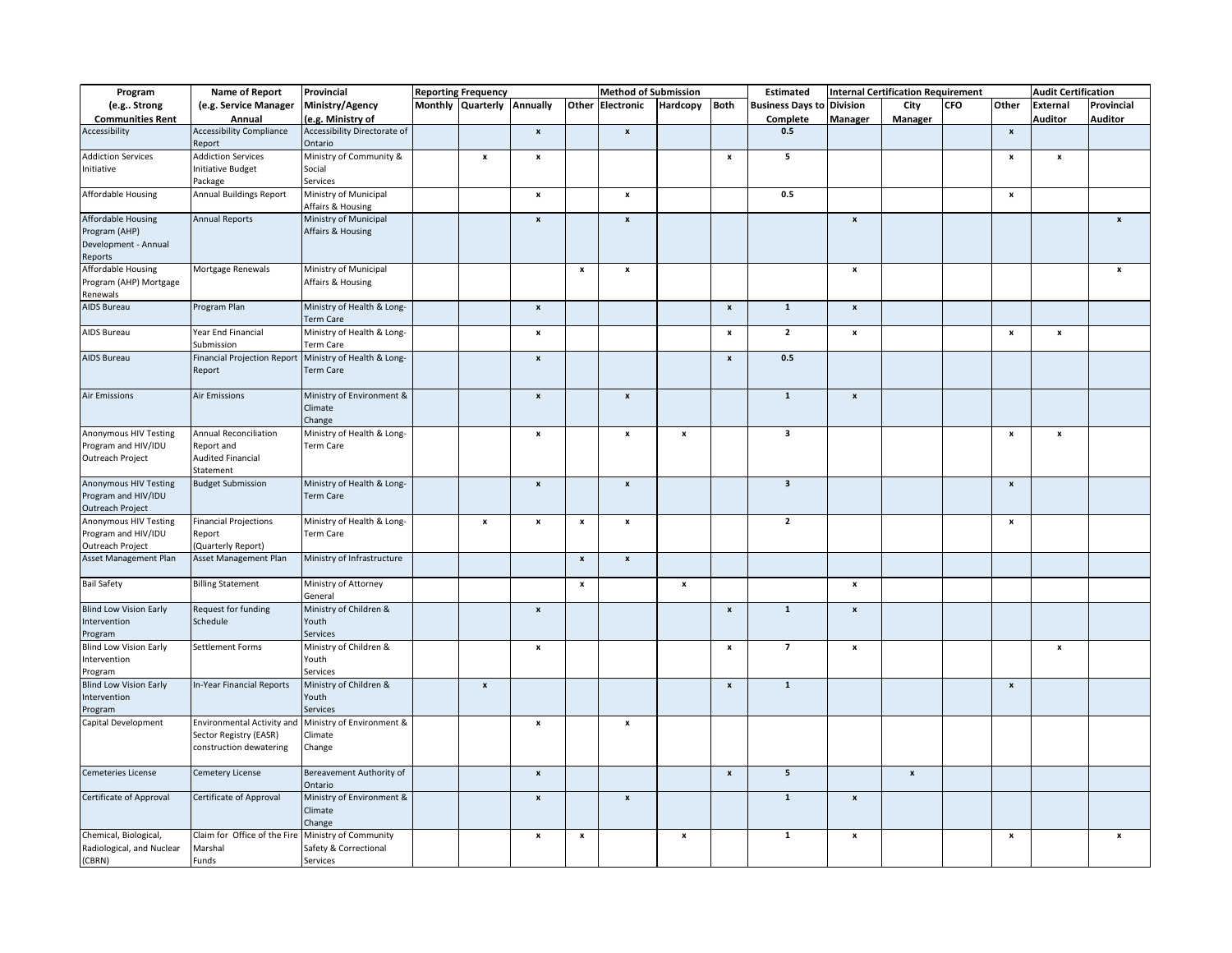| Child & Adolescent                                | <b>Annual Reconciliation</b> | Ministry of Community &   |                           | $\boldsymbol{x}$   |                    | $\pmb{\mathsf{x}}$ | $\pmb{\mathsf{x}}$ |                    | 3.5                     |                    |  | $\boldsymbol{\mathsf{x}}$ | $\pmb{\mathsf{x}}$ |  |
|---------------------------------------------------|------------------------------|---------------------------|---------------------------|--------------------|--------------------|--------------------|--------------------|--------------------|-------------------------|--------------------|--|---------------------------|--------------------|--|
| Services                                          | Report and                   | Social                    |                           |                    |                    |                    |                    |                    |                         |                    |  |                           |                    |  |
|                                                   | <b>Audited Financial</b>     | Services                  |                           |                    |                    |                    |                    |                    |                         |                    |  |                           |                    |  |
|                                                   |                              |                           |                           |                    |                    |                    |                    |                    |                         |                    |  |                           |                    |  |
|                                                   | Statement                    |                           |                           |                    |                    |                    |                    |                    |                         |                    |  |                           |                    |  |
| Child & Adolescent                                | Transfer Payment Budget      | Ministry of Community &   |                           | $\pmb{\mathsf{x}}$ |                    | $\pmb{\mathsf{x}}$ |                    |                    | 3                       |                    |  | $\boldsymbol{\mathsf{x}}$ |                    |  |
| Services                                          | Package                      | Social                    |                           |                    |                    |                    |                    |                    |                         |                    |  |                           |                    |  |
|                                                   | Submission                   | Services                  |                           |                    |                    |                    |                    |                    |                         |                    |  |                           |                    |  |
| Child & Adolescent                                | Year-To-Date Report          | Ministry of Community &   | $\pmb{\mathsf{x}}$        |                    |                    | $\pmb{\mathsf{x}}$ |                    |                    | 3.5                     |                    |  | $\pmb{\mathsf{x}}$        |                    |  |
| Services                                          |                              | Social                    |                           |                    |                    |                    |                    |                    |                         |                    |  |                           |                    |  |
|                                                   |                              | Services                  |                           |                    |                    |                    |                    |                    |                         |                    |  |                           |                    |  |
| Child Care                                        | Estimates                    | Ministry of Education     |                           | x                  |                    |                    |                    | $\pmb{\mathsf{x}}$ | $\overline{7}$          |                    |  | $\boldsymbol{\mathsf{x}}$ |                    |  |
| Child Care - Family Support Revised Estimates     |                              | Ministry of Education     |                           | $\pmb{\mathsf{x}}$ |                    |                    |                    | $\pmb{\mathsf{x}}$ | 0.5                     |                    |  | $\boldsymbol{\mathsf{x}}$ |                    |  |
| Program                                           |                              |                           |                           |                    |                    |                    |                    |                    |                         |                    |  |                           |                    |  |
|                                                   |                              |                           |                           |                    |                    |                    |                    |                    |                         |                    |  |                           |                    |  |
| Child Care - Family Support Financial Information |                              | Ministry of Education     |                           | $\pmb{\mathsf{x}}$ |                    |                    |                    | $\pmb{\mathsf{x}}$ | $\mathbf{1}$            |                    |  | $\pmb{\mathsf{x}}$        |                    |  |
|                                                   |                              |                           |                           |                    |                    |                    |                    |                    |                         |                    |  |                           | $\pmb{\mathsf{x}}$ |  |
| Program                                           | Submission                   |                           |                           |                    |                    |                    |                    |                    |                         |                    |  |                           |                    |  |
|                                                   | (year end)                   |                           |                           |                    |                    |                    |                    |                    |                         |                    |  |                           |                    |  |
| Child Care Actual                                 | <b>Education Financial</b>   | Ministry of Education     |                           | $\pmb{\mathsf{x}}$ | $\pmb{\mathsf{x}}$ |                    |                    | $\pmb{\mathsf{x}}$ | 12                      | $\pmb{\mathsf{x}}$ |  | $\boldsymbol{\mathsf{x}}$ |                    |  |
| Expenditures & Analysis                           | Information                  |                           |                           |                    |                    |                    |                    |                    |                         |                    |  |                           |                    |  |
|                                                   | System (EFIS)                |                           |                           |                    |                    |                    |                    |                    |                         |                    |  |                           |                    |  |
| <b>Child Care Subsidies</b>                       | Transfer Payment Annual      | Ministry of Children &    |                           | $\mathbf{x}$       |                    | $\pmb{\mathsf{x}}$ |                    |                    | $\overline{2}$          | $\pmb{\mathsf{x}}$ |  | $\mathbf{x}$              | $\boldsymbol{x}$   |  |
|                                                   | <b>Reconciliation Report</b> | Youth                     |                           |                    |                    |                    |                    |                    |                         |                    |  |                           |                    |  |
|                                                   | (TPAR)                       | <b>Services</b>           |                           |                    |                    |                    |                    |                    |                         |                    |  |                           |                    |  |
|                                                   |                              |                           |                           |                    |                    |                    |                    |                    |                         |                    |  |                           |                    |  |
| Child Care Subsidies                              | Year to Date Quarterly       | Ministry of Children &    | $\pmb{\mathsf{x}}$        |                    |                    |                    |                    | $\pmb{\mathsf{x}}$ | $\mathbf{1}$            | $\pmb{\mathsf{x}}$ |  |                           |                    |  |
|                                                   |                              | Youth                     |                           |                    |                    |                    |                    |                    |                         |                    |  |                           |                    |  |
|                                                   | Reporting                    |                           |                           |                    |                    |                    |                    |                    |                         |                    |  |                           |                    |  |
|                                                   |                              | Services                  |                           |                    |                    |                    |                    |                    |                         |                    |  |                           |                    |  |
| Child Care Subsidies                              | Service Contract - Setting   | Ministry of Education     |                           | $\pmb{\mathsf{x}}$ |                    |                    |                    |                    | $\overline{7}$          | $\pmb{\chi}$       |  | $\pmb{\mathsf{x}}$        |                    |  |
|                                                   | annual                       |                           |                           |                    |                    |                    |                    |                    |                         |                    |  |                           |                    |  |
|                                                   | Service Targets              |                           |                           |                    |                    |                    |                    |                    |                         |                    |  |                           |                    |  |
|                                                   |                              |                           |                           |                    |                    |                    |                    |                    |                         |                    |  |                           |                    |  |
| Child Care Subsidies                              | Year End Financials          | Ministry of Education     |                           | x                  |                    |                    |                    | $\pmb{\mathsf{x}}$ | $\overline{7}$          | x                  |  | $\boldsymbol{\mathsf{x}}$ | $\pmb{\mathsf{x}}$ |  |
| Clean Water Act                                   | Risk Management Annual       | Ministry of Environment & |                           | $\pmb{\mathsf{x}}$ |                    | $\pmb{\mathsf{x}}$ |                    |                    |                         |                    |  |                           |                    |  |
|                                                   | Report                       | Climate                   |                           |                    |                    |                    |                    |                    |                         |                    |  |                           |                    |  |
|                                                   |                              |                           |                           |                    |                    |                    |                    |                    |                         |                    |  |                           |                    |  |
|                                                   |                              | Change                    |                           |                    |                    |                    |                    |                    |                         |                    |  |                           |                    |  |
| <b>Collector Trunk Sewer</b>                      | Compliance Report            | Ministry of Environment & |                           | x                  |                    |                    |                    | x                  |                         |                    |  | x                         |                    |  |
| <b>Environmental Assessment</b>                   |                              | Climate                   |                           |                    |                    |                    |                    |                    |                         |                    |  |                           |                    |  |
| (EA)                                              |                              | Change                    |                           |                    |                    |                    |                    |                    |                         |                    |  |                           |                    |  |
| <b>Collector Trunk Sewer</b>                      | Performance Management       | Ministry of Environment & |                           | $\pmb{\times}$     |                    |                    |                    | $\pmb{\mathsf{x}}$ |                         |                    |  | $\pmb{\mathsf{x}}$        |                    |  |
| Environmental Assessment Plan                     |                              | Climate                   |                           |                    |                    |                    |                    |                    |                         |                    |  |                           |                    |  |
| (EA)                                              | Report                       | Change                    |                           |                    |                    |                    |                    |                    |                         |                    |  |                           |                    |  |
| Collector Trunk Sewer                             | Ambient Air Monitoring       | Ministry of Environment & |                           | x                  |                    |                    |                    | x                  |                         |                    |  | x                         |                    |  |
| Environmental Assessment Report                   |                              | Climate                   |                           |                    |                    |                    |                    |                    |                         |                    |  |                           |                    |  |
| (EA)                                              |                              | Change                    |                           |                    |                    |                    |                    |                    |                         |                    |  |                           |                    |  |
| Collector Trunk Sewer                             | <b>Odour Monitoring and</b>  | Ministry of Environment & |                           |                    | $\pmb{\mathsf{x}}$ |                    |                    | $\pmb{\mathsf{x}}$ |                         |                    |  | $\pmb{\mathsf{x}}$        |                    |  |
|                                                   |                              | Climate                   |                           |                    |                    |                    |                    |                    |                         |                    |  |                           |                    |  |
| Environmental Assessment Mitigation               |                              |                           |                           |                    |                    |                    |                    |                    |                         |                    |  |                           |                    |  |
| (EA)                                              | Report                       | Change                    |                           |                    |                    |                    |                    |                    |                         |                    |  |                           |                    |  |
| <b>Community Capacity</b>                         | Annual Reconciliation        | Ministry of Children &    |                           | x                  |                    | $\boldsymbol{x}$   | x                  |                    | $\overline{\mathbf{3}}$ |                    |  | x                         | x                  |  |
| Building - Choices &                              | Report and                   | Youth                     |                           |                    |                    |                    |                    |                    |                         |                    |  |                           |                    |  |
| Changes                                           | <b>Audited Financial</b>     | Services                  |                           |                    |                    |                    |                    |                    |                         |                    |  |                           |                    |  |
|                                                   | Statement                    |                           |                           |                    |                    |                    |                    |                    |                         |                    |  |                           |                    |  |
| <b>Community Capacity</b>                         | Transfer Payment Budget      | Ministry of Children &    |                           | $\pmb{\mathsf{x}}$ |                    | $\pmb{\mathsf{x}}$ |                    |                    | $\overline{\mathbf{3}}$ |                    |  | $\pmb{\mathsf{x}}$        |                    |  |
| Building - Choices &                              | Package                      | Youth                     |                           |                    |                    |                    |                    |                    |                         |                    |  |                           |                    |  |
| Changes                                           | Submission                   | Services                  |                           |                    |                    |                    |                    |                    |                         |                    |  |                           |                    |  |
| Community Capacity                                | Year-To-Date Report          | Ministry of Children &    | $\boldsymbol{\mathsf{x}}$ |                    |                    | $\boldsymbol{x}$   |                    |                    | 3                       |                    |  | $\boldsymbol{\mathsf{x}}$ |                    |  |
| Building - Choices &                              |                              | Youth                     |                           |                    |                    |                    |                    |                    |                         |                    |  |                           |                    |  |
| Changes                                           |                              | Services                  |                           |                    |                    |                    |                    |                    |                         |                    |  |                           |                    |  |
| <b>Community Homelessness</b>                     | French Language Service      | Ministry of Municipal     |                           | $\pmb{\mathsf{x}}$ |                    |                    |                    |                    | $\overline{\mathbf{3}}$ | $\pmb{\mathsf{x}}$ |  | $\pmb{\mathsf{x}}$        |                    |  |
| Prevention Initiative (CHPI)                      | Plan                         | Affairs & Housing         |                           |                    |                    |                    |                    |                    |                         |                    |  |                           |                    |  |
|                                                   |                              |                           |                           |                    |                    |                    |                    |                    |                         |                    |  |                           |                    |  |
|                                                   |                              |                           |                           |                    |                    |                    |                    |                    |                         |                    |  |                           |                    |  |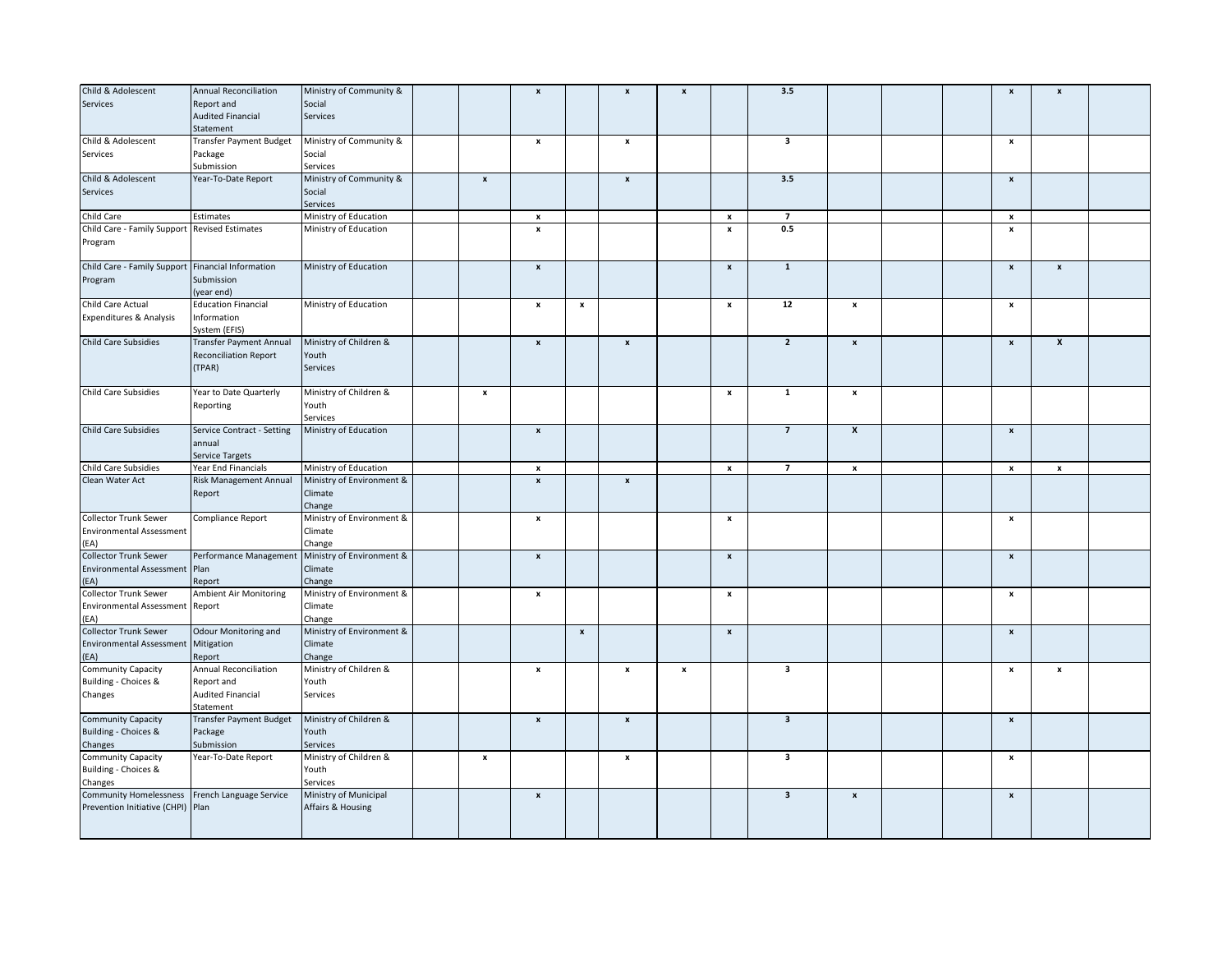| <b>Community Homelessness</b><br>Prevention Initiative (CHPI)           | Annual Budget, Mid year,<br>3rd quarter and Annual<br>reporting of Actual<br>Expenditures     | Ministry of Municipal<br>Affairs & Housing                                         | $\boldsymbol{\mathsf{x}}$ | $\pmb{\mathsf{x}}$        |                           | $\pmb{\mathsf{x}}$        |                    |                    | 15               |                           |                    | x                         |                    |  |
|-------------------------------------------------------------------------|-----------------------------------------------------------------------------------------------|------------------------------------------------------------------------------------|---------------------------|---------------------------|---------------------------|---------------------------|--------------------|--------------------|------------------|---------------------------|--------------------|---------------------------|--------------------|--|
|                                                                         |                                                                                               |                                                                                    |                           |                           |                           |                           |                    |                    |                  |                           |                    |                           |                    |  |
| <b>Community Homelessness</b><br>Prevention Initiative (CHPI)           | Performance Indicators                                                                        | Ministry of Municipal<br>Affairs & Housing                                         |                           | $\pmb{\mathsf{x}}$        |                           |                           |                    | $\pmb{\mathsf{x}}$ | 5                |                           |                    | $\pmb{\mathsf{x}}$        |                    |  |
| <b>Community Mental Health</b><br><b>Promotion Program</b>              | 3 Year Budget Submission                                                                      | Ministry of Health & Long-<br><b>Term Care</b>                                     |                           |                           | $\boldsymbol{\mathsf{x}}$ | $\pmb{\mathsf{x}}$        |                    |                    | $\overline{7}$   |                           |                    | $\pmb{\mathsf{x}}$        |                    |  |
| <b>Community Mental Health</b><br>Promotion Program                     | <b>Annual Reconciliation</b><br>Report and<br><b>Audited Financial</b><br>Statement           | Ministry of Health & Long-<br>Term Care                                            |                           | $\pmb{\mathsf{x}}$        |                           | $\pmb{\mathsf{x}}$        | $\pmb{\mathsf{x}}$ |                    | $\overline{7}$   |                           |                    | $\pmb{\mathsf{x}}$        | $\pmb{\mathsf{x}}$ |  |
| <b>Community Mental Health</b><br><b>Promotion Program</b>              | Trial balance and Year-To-<br>Date<br>Reports                                                 | Ministry of Health & Long-<br><b>Term Care</b>                                     |                           |                           | $\pmb{\mathsf{x}}$        | $\pmb{\mathsf{x}}$        |                    |                    | $\boldsymbol{6}$ |                           |                    |                           |                    |  |
| Community Mental Health<br>Promotion Program                            | <b>Yearly Budget Revision</b><br>Submission                                                   | Ministry of Health & Long-<br>Term Care                                            |                           | $\pmb{\mathsf{x}}$        |                           | $\boldsymbol{\mathsf{x}}$ |                    |                    | 5                |                           |                    | $\pmb{\mathsf{x}}$        |                    |  |
| Community Paramedicine                                                  | <b>Community Paramedicine</b><br>Year-End<br><b>Report Submission</b>                         | Ministry of Health & Long-<br>Term Care                                            |                           | $\pmb{\mathsf{x}}$        |                           | $\pmb{\mathsf{x}}$        |                    |                    | $\overline{2}$   |                           |                    | $\pmb{\mathsf{x}}$        |                    |  |
| <b>Community Paramedicine</b><br>Initiative                             | Status Reports by Quarter                                                                     | Ministry of Health & Long-<br>Term Care                                            | $\pmb{\times}$            |                           |                           | $\pmb{\mathsf{x}}$        |                    |                    |                  |                           |                    | $\pmb{\mathsf{x}}$        |                    |  |
| <b>Community Policing</b><br>Partnerships<br>CPP) Program               | Interim and Final reports                                                                     | Ministry of Community<br>Safety & Correctional<br>Services                         |                           | $\pmb{\mathsf{x}}$        |                           |                           | $\pmb{\mathsf{x}}$ |                    |                  | $\boldsymbol{\mathsf{x}}$ |                    |                           |                    |  |
| <b>Community Support</b><br>Services                                    | Supplemental CAT<br>(Community Analysis Tool)<br>Report - Actual: Financial<br>and Statistics | Local Health Integration<br>Network                                                | $\pmb{\mathsf{x}}$        |                           |                           | $\pmb{\mathsf{x}}$        |                    |                    |                  | $\boldsymbol{\mathsf{x}}$ |                    | x                         |                    |  |
| <b>Community Support</b><br>Services                                    | CAPS Supplemental -<br>Community<br><b>Accountability Planning</b><br>Submission              | Local Health Integration<br>Network                                                |                           |                           | $\boldsymbol{\mathsf{x}}$ | $\pmb{\mathsf{x}}$        |                    |                    |                  | $\boldsymbol{\mathsf{x}}$ |                    | $\boldsymbol{x}$          |                    |  |
| <b>Community Support</b><br>Services                                    | Annual Reconciliation<br>Report                                                               | Ministry of Health & Long-<br>Term Care and Local Health<br>Integration<br>Network |                           | $\boldsymbol{\mathsf{x}}$ |                           |                           |                    | $\pmb{\mathsf{x}}$ | 21               |                           |                    | $\boldsymbol{\mathsf{x}}$ | $\boldsymbol{x}$   |  |
| <b>Community Support</b><br>Services - Financial Branch                 | Multi-Sector Service<br>Accountability<br>Agreement                                           | Ministry of Health & Long-<br><b>Term Care</b>                                     |                           |                           |                           |                           |                    |                    |                  |                           |                    |                           |                    |  |
| Corporate Energy                                                        | Broader public sector<br>energy reporting                                                     | Ministry of Energy                                                                 |                           | $\pmb{\mathsf{x}}$        |                           | $\boldsymbol{\mathsf{x}}$ |                    |                    |                  |                           |                    | $\pmb{\mathsf{x}}$        |                    |  |
| <b>Council Remuneration</b>                                             | <b>Annual Report</b>                                                                          | Ministry of Municipal<br>Affairs & Housing                                         |                           |                           |                           |                           |                    |                    |                  |                           |                    |                           |                    |  |
| <b>Court Operations</b>                                                 | Provincial Offences Act<br>(POA) Municipal Partner<br>Annual Report-<br>Administration        | Ministry of Attorney<br>General                                                    | $\pmb{\mathsf{x}}$        |                           |                           |                           | $\pmb{\mathsf{x}}$ |                    |                  |                           | $\pmb{\mathsf{x}}$ |                           |                    |  |
| Court Security and Prisoner Annual Financial Report<br>Transport (CSPT) |                                                                                               | Ministry of Community<br>Safety & Correctional<br>Services                         |                           | $\pmb{\mathsf{x}}$        |                           | $\boldsymbol{x}$          |                    |                    | $\mathbf{1}$     | $\boldsymbol{\mathsf{x}}$ |                    |                           |                    |  |
| <b>Court Services</b>                                                   | Provincial Offences Act<br>(POA) Court<br>Administration/Prosecutio<br>n Incident Report      | Ministry of Attorney<br>General                                                    |                           |                           | $\pmb{\times}$            | $\pmb{\mathsf{x}}$        |                    |                    |                  | $\pmb{\mathsf{x}}$        |                    |                           |                    |  |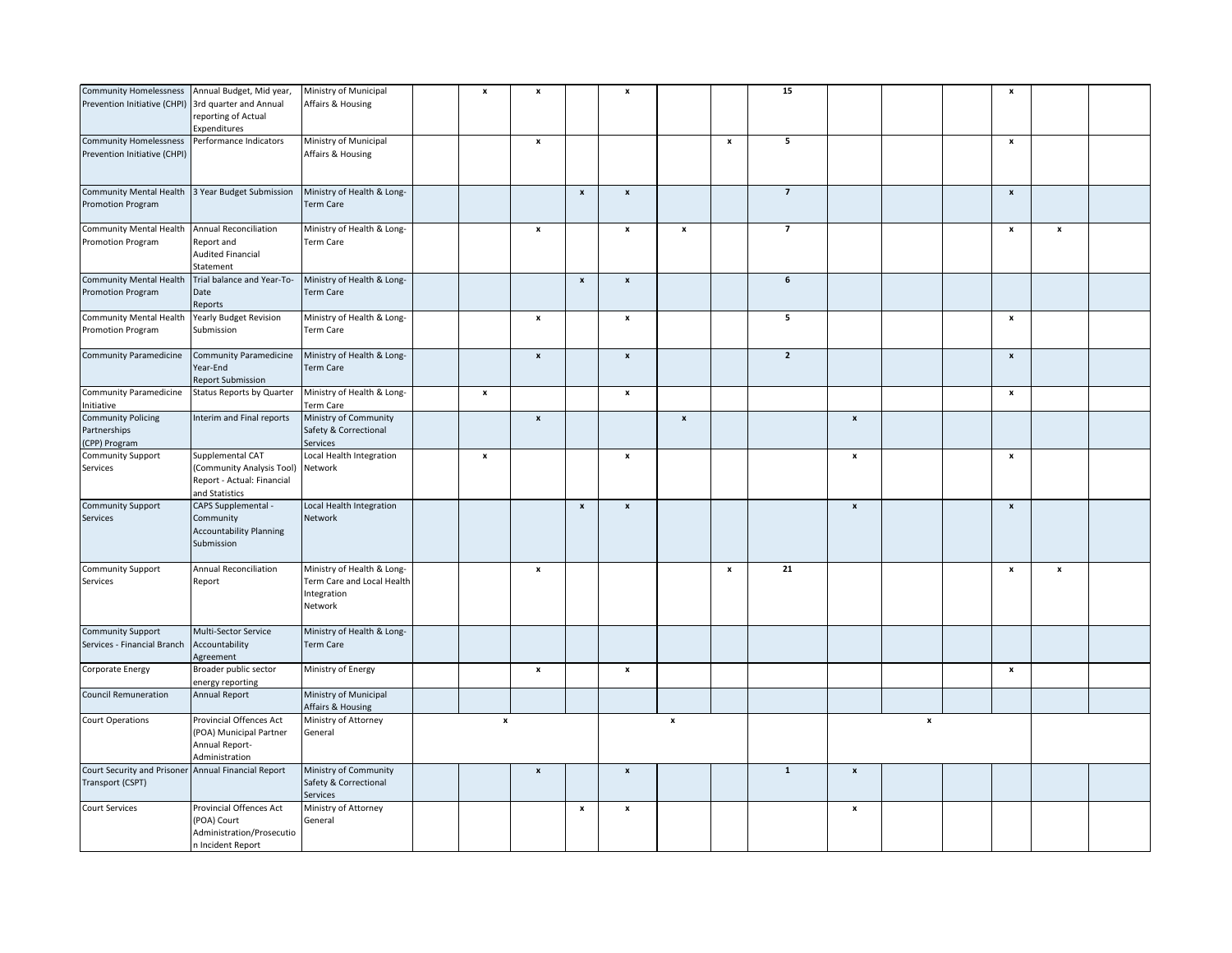| <b>Critical Care Transport</b>                                         | <b>Preliminary Budget</b><br>Request - Critical Care<br><b>Transport Unit</b>                                               | ORNGE                                                                                                     |                    | $\pmb{\mathsf{x}}$ |                    | $\pmb{\mathsf{x}}$ |                    |                    | $0.5\,$                 | $\pmb{\mathsf{x}}$        |                    |                           |                           |                    |
|------------------------------------------------------------------------|-----------------------------------------------------------------------------------------------------------------------------|-----------------------------------------------------------------------------------------------------------|--------------------|--------------------|--------------------|--------------------|--------------------|--------------------|-------------------------|---------------------------|--------------------|---------------------------|---------------------------|--------------------|
| <b>Critical Care Transport</b>                                         | In-Year Projection - Critical ORNGE<br>Care<br>Transport Unit                                                               |                                                                                                           |                    | x                  |                    | $\pmb{\mathsf{x}}$ |                    |                    | $0.5\,$                 | x                         |                    |                           |                           |                    |
| <b>Critical Care Transport</b>                                         | Year End Financial Report - ORNGE<br>Critical<br>Care Transport Unit                                                        |                                                                                                           |                    | $\mathbf{x}$       |                    | $\pmb{\mathsf{x}}$ |                    |                    | 0.5                     | $\pmb{\mathsf{x}}$        |                    |                           |                           |                    |
| <b>Critical Care Transport</b>                                         | Request for Vehicle and<br>Equipment - Critical Care<br><b>Transport Unit Funding</b>                                       | ORNGE                                                                                                     |                    |                    | $\boldsymbol{x}$   | $\pmb{\mathsf{x}}$ |                    |                    | 0.5                     | $\pmb{\mathsf{x}}$        |                    |                           |                           |                    |
| Dedicated Gas Tax Funds<br>for Public<br><b>Transportation Program</b> | Dedicated Gas Tax Funds<br>for Public<br><b>Transportation Reporting</b>                                                    | Ministry of Transportation                                                                                |                    | $\boldsymbol{x}$   |                    |                    | $\pmb{\mathsf{x}}$ |                    | $5\overline{5}$         |                           | $\pmb{\mathsf{x}}$ | $\pmb{\mathsf{x}}$        |                           | $\pmb{\mathsf{x}}$ |
| Development Charges<br>Reporting                                       | Annual report                                                                                                               | Ministry of Municipal<br>Affairs & Housing                                                                |                    | $\pmb{\mathsf{x}}$ |                    | $\pmb{\mathsf{x}}$ |                    |                    | $\overline{\mathbf{4}}$ |                           |                    | $\pmb{\mathsf{x}}$        | $\pmb{\mathsf{x}}$        |                    |
| Diabetes                                                               | Diabetes Budget                                                                                                             | Ministry of Health & Long-<br>Term Care                                                                   |                    |                    | $\pmb{\mathsf{x}}$ |                    |                    | $\pmb{\mathsf{x}}$ | 3                       | x                         |                    |                           |                           |                    |
| Diabetes                                                               | Diabetes Annual<br>Settlement                                                                                               | Ministry of Health & Long-<br><b>Term Care</b>                                                            |                    | $\pmb{\mathsf{x}}$ |                    |                    |                    | $\pmb{\mathsf{x}}$ | $\overline{2}$          | $\pmb{\mathsf{x}}$        |                    |                           |                           |                    |
| Diabetes                                                               | Diabetes In-Year Reports                                                                                                    | Ministry of Health & Long-<br><b>Term Care</b>                                                            | $\pmb{\mathsf{x}}$ |                    |                    |                    |                    | x                  | $\mathbf 1$             |                           |                    | $\boldsymbol{\mathsf{x}}$ |                           |                    |
| Diesel Fuel Tax Refund                                                 | Tax Refund for Power<br>Takeoff<br>Equipment                                                                                | Ministry of Finance                                                                                       |                    | $\pmb{\mathsf{x}}$ |                    |                    |                    | $\pmb{\mathsf{x}}$ | $10$                    | $\pmb{\mathsf{x}}$        |                    |                           |                           | $\pmb{\mathsf{x}}$ |
| Drinking Water                                                         | Drinking Water Quality<br>Management Standard<br>(DWQMS) / Integrated<br>Management System (IMS)<br>Financial Plan          | Ministry of Environment &<br>Climate<br>Change                                                            |                    |                    | $\mathbf{x}$       |                    |                    | $\pmb{\mathsf{x}}$ |                         |                           |                    | $\pmb{\mathsf{x}}$        |                           |                    |
| <b>Drinking Water</b>                                                  | Drinking Water Quality<br>Management Standard<br>(DWQMS) / Integrated<br>Management System (IMS)<br><b>Operational Plan</b> | Ministry of Environment &<br>Climate<br>Change                                                            |                    | $\pmb{\mathsf{x}}$ |                    | $\pmb{\mathsf{x}}$ |                    |                    |                         | $\boldsymbol{x}$          |                    |                           | $\boldsymbol{x}$          | $\pmb{\mathsf{x}}$ |
| Drinking Water                                                         | Drinking Water System<br>Schedule 22<br>Summary Report                                                                      | Ministry of Environment &<br>Climate<br>Change                                                            |                    | $\pmb{\mathsf{x}}$ |                    |                    |                    | $\pmb{\mathsf{x}}$ |                         | x                         |                    |                           | $\boldsymbol{x}$          |                    |
| <b>Drinking Water</b>                                                  | Annual Water Quality<br>Report                                                                                              | Ministry of Environment &<br>Climate<br>Change                                                            |                    | $\pmb{\mathsf{x}}$ |                    |                    |                    | $\pmb{\mathsf{x}}$ |                         | $\pmb{\mathsf{x}}$        |                    |                           | $\pmb{\mathsf{x}}$        |                    |
| Drinking Water                                                         | Permit to Take Water<br>(PTTW) Report (XML<br>Reporting)                                                                    | Ministry of Environment &<br>Climate<br>Change                                                            |                    | $\pmb{\mathsf{x}}$ |                    | $\pmb{\times}$     |                    |                    |                         |                           |                    | $\pmb{\mathsf{x}}$        | $\boldsymbol{\mathsf{x}}$ |                    |
| <b>Drinking Water</b>                                                  | Intra-basin Transfer<br><b>Volume Report</b>                                                                                | Ministry of Environment<br>and Climate Change and<br>Ministry of Natural<br><b>Resources and Forestry</b> |                    | $\pmb{\mathsf{x}}$ |                    |                    |                    | $\pmb{\mathsf{x}}$ |                         |                           |                    | $\boldsymbol{x}$          |                           |                    |
| Economic Development<br>Strategic<br>Plan                              | Annual Reports; Final<br>Report; Community<br>Economic Development<br>Strategic Plan                                        | Northern Ontario Heritage<br>Fund<br>Corporation                                                          |                    | x                  |                    |                    | x                  |                    |                         | x                         |                    |                           |                           |                    |
| <b>Elderly Person Centre</b><br>Funding                                | Maintenance and<br><b>Operating Fund</b><br>Summary                                                                         | Ministry of Citizenship and<br>Immigration                                                                |                    | $\pmb{\mathsf{x}}$ |                    | $\pmb{\mathsf{x}}$ |                    |                    | $\mathbf{1}$            | $\pmb{\mathsf{x}}$        |                    |                           |                           |                    |
| <b>Elderly Persons Centre</b>                                          | <b>Elderly Persons Centre</b><br><b>Final Report</b>                                                                        | <b>Ontario Seniors Secretariat</b>                                                                        |                    | x                  |                    | $\pmb{\mathsf{x}}$ |                    |                    | $\overline{7}$          | $\boldsymbol{\mathsf{x}}$ |                    | $\pmb{\times}$            |                           |                    |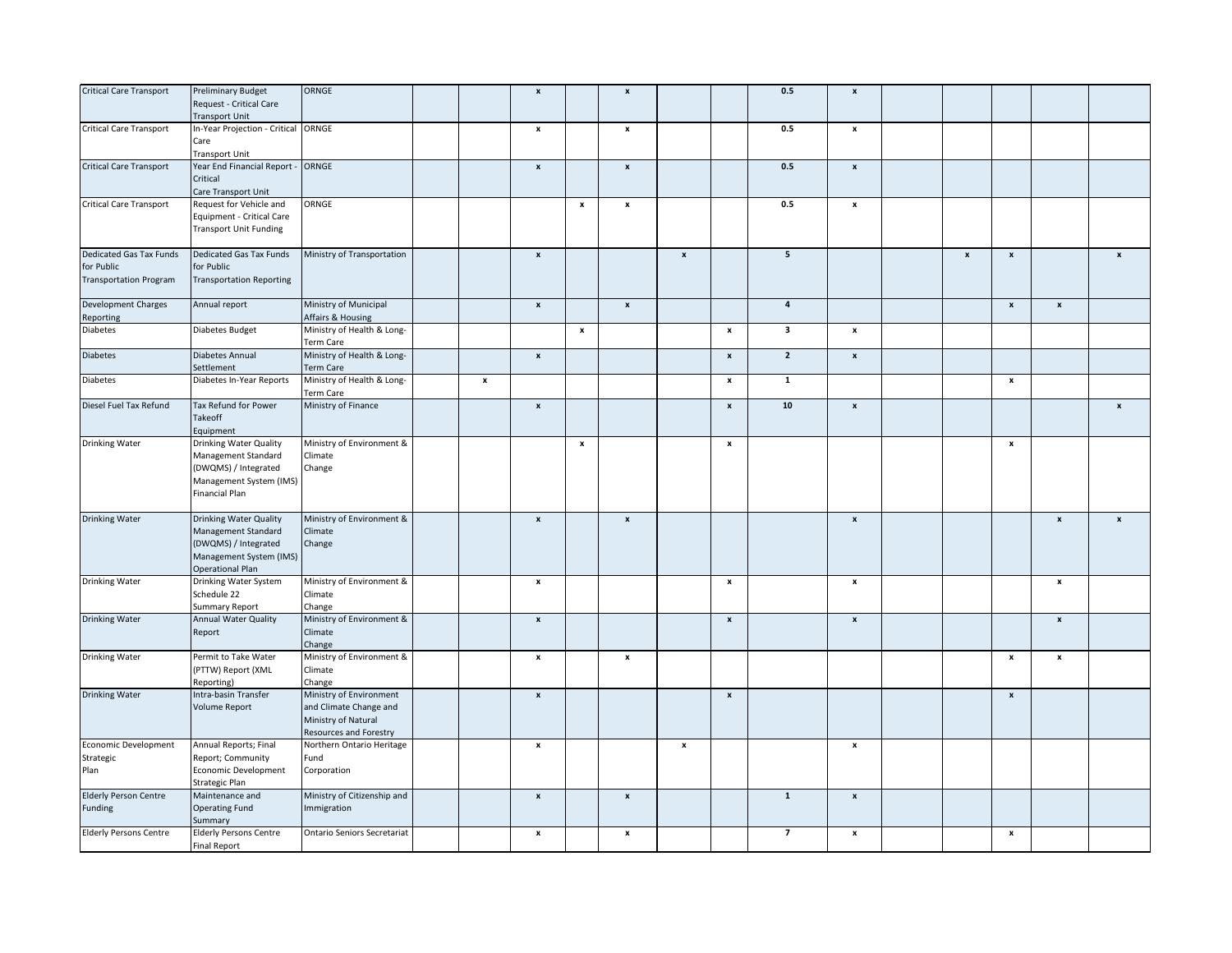| Emergency Health Services Preliminary Budget          |                                                                                 | Ministry of Health & Long-                     |                    | $\pmb{\mathsf{x}}$        |                    |                           | $\pmb{\mathsf{x}}$ | $\mathbf 1$  |                    |                    | $\boldsymbol{\mathsf{x}}$ |                    |   |
|-------------------------------------------------------|---------------------------------------------------------------------------------|------------------------------------------------|--------------------|---------------------------|--------------------|---------------------------|--------------------|--------------|--------------------|--------------------|---------------------------|--------------------|---|
| Branch                                                | Request - Central                                                               | <b>Term Care</b>                               |                    |                           |                    |                           |                    |              |                    |                    |                           |                    |   |
|                                                       | Ambulance                                                                       |                                                |                    |                           |                    |                           |                    |              |                    |                    |                           |                    |   |
|                                                       | <b>Communication Centres</b>                                                    |                                                |                    |                           |                    |                           |                    |              |                    |                    |                           |                    |   |
| <b>Emergency Health Services</b>                      | In-Year Statement - Central Ministry of Health & Long-                          |                                                |                    | $\pmb{\mathsf{x}}$        |                    |                           | $\pmb{\mathsf{x}}$ | $\mathbf 1$  |                    |                    | $\pmb{\times}$            |                    |   |
| Branch                                                | Ambulance                                                                       | Term Care                                      |                    |                           |                    |                           |                    |              |                    |                    |                           |                    |   |
|                                                       | <b>Communication Centres</b>                                                    |                                                |                    |                           |                    |                           |                    |              |                    |                    |                           |                    |   |
|                                                       |                                                                                 |                                                |                    |                           |                    |                           |                    |              |                    |                    |                           |                    |   |
| Emergency Health Services Year End Financial Report   |                                                                                 | Ministry of Health & Long-                     |                    | $\pmb{\mathsf{x}}$        |                    | $\pmb{\mathsf{x}}$        |                    | 15           | $\pmb{\mathsf{x}}$ |                    |                           | $\pmb{\mathsf{x}}$ |   |
| <b>Branch</b>                                         | Submission for Central                                                          | <b>Term Care</b>                               |                    |                           |                    |                           |                    |              |                    |                    |                           |                    |   |
|                                                       | Ambulance                                                                       |                                                |                    |                           |                    |                           |                    |              |                    |                    |                           |                    |   |
|                                                       | <b>Communication Centres</b>                                                    |                                                |                    |                           |                    |                           |                    |              |                    |                    |                           |                    |   |
| <b>Emergency Health Services</b>                      | Land Ambulance Services -                                                       | Ministry of Health & Long-                     |                    | x                         |                    |                           | x                  | 5            |                    |                    | x                         |                    |   |
| Branch                                                | In-Year                                                                         | Term Care                                      |                    |                           |                    |                           |                    |              |                    |                    |                           |                    |   |
|                                                       | Projection/Budget Request                                                       |                                                |                    |                           |                    |                           |                    |              |                    |                    |                           |                    |   |
|                                                       | Report                                                                          |                                                |                    |                           |                    |                           |                    |              |                    |                    |                           |                    |   |
| Emergency Health Services Land Ambulance Services     |                                                                                 | Ministry of Health & Long-                     |                    | $\pmb{\mathsf{x}}$        |                    | $\pmb{\mathsf{x}}$        |                    | 0.5          |                    | $\pmb{\mathsf{x}}$ |                           |                    |   |
| <b>Branch</b>                                         | Year End                                                                        | <b>Term Care</b>                               |                    |                           |                    |                           |                    |              |                    |                    |                           |                    |   |
|                                                       | <b>Financial Report</b>                                                         |                                                |                    |                           |                    |                           |                    |              |                    |                    |                           |                    |   |
| Emergency Health Services Land Ambulance Services -   |                                                                                 | Ministry of Health & Long-                     |                    | $\pmb{\mathsf{x}}$        |                    |                           | $\pmb{\mathsf{x}}$ | 0.007        |                    |                    | $\pmb{\times}$            |                    |   |
| Branch                                                | Apportionment Report                                                            | Term Care                                      |                    |                           |                    |                           |                    |              |                    |                    |                           |                    |   |
| Emergency Health Services Annual Budget Request -     |                                                                                 | Ministry of Health & Long-                     |                    | $\pmb{\mathsf{x}}$        |                    |                           | $\pmb{\mathsf{x}}$ | $\mathbf 1$  | $\pmb{\mathsf{x}}$ |                    |                           |                    |   |
|                                                       |                                                                                 | Term Care                                      |                    |                           |                    |                           |                    |              |                    |                    |                           |                    |   |
| Branch                                                | Dedicated<br><b>Nurses Program</b>                                              |                                                |                    |                           |                    |                           |                    |              |                    |                    |                           |                    |   |
|                                                       | Emergency Health Services In-Year Report - Dedicated Ministry of Health & Long- |                                                |                    | $\pmb{\mathsf{x}}$        |                    |                           | $\pmb{\mathsf{x}}$ | $1.5$        | $\pmb{\mathsf{x}}$ |                    |                           |                    |   |
| Branch                                                | <b>Nurses</b>                                                                   | Term Care                                      |                    |                           |                    |                           |                    |              |                    |                    |                           |                    |   |
|                                                       | Program                                                                         |                                                |                    |                           |                    |                           |                    |              |                    |                    |                           |                    |   |
| Emergency Health Services Year End Financial Report - |                                                                                 | Ministry of Health & Long-                     |                    | $\pmb{\mathsf{x}}$        |                    |                           | $\pmb{\mathsf{x}}$ | 0.5          | $\pmb{\mathsf{x}}$ |                    |                           |                    |   |
| Branch                                                | Dedicated Nurses Program                                                        | <b>Term Care</b>                               |                    |                           |                    |                           |                    |              |                    |                    |                           |                    |   |
|                                                       |                                                                                 |                                                |                    |                           |                    |                           |                    |              |                    |                    |                           |                    |   |
|                                                       | Employer Health Tax (EHT) Employer Health Tax (EHT) Ministry of Finance         |                                                |                    | $\pmb{\mathsf{x}}$        |                    |                           |                    |              |                    |                    |                           |                    |   |
|                                                       | Annual                                                                          |                                                |                    |                           |                    |                           |                    |              |                    |                    |                           |                    |   |
|                                                       | Return                                                                          |                                                |                    |                           |                    |                           |                    |              |                    |                    |                           |                    |   |
| <b>Energy Centre</b>                                  | <b>Annual Diversion Report</b>                                                  | Ministry of Environment &                      |                    | $\pmb{\mathsf{x}}$        |                    |                           | $\pmb{\mathsf{x}}$ |              | x                  |                    |                           | $\pmb{\mathsf{x}}$ |   |
|                                                       |                                                                                 | Climate                                        |                    |                           |                    |                           |                    |              |                    |                    |                           |                    |   |
|                                                       |                                                                                 | Change                                         |                    |                           |                    |                           |                    |              |                    |                    |                           |                    |   |
| <b>Energy Reporting</b>                               | <b>Energy Consumption and</b>                                                   | Ministry of Energy                             | $\pmb{\mathsf{x}}$ | $\pmb{\mathsf{x}}$        | $\pmb{\mathsf{x}}$ |                           |                    | 12           |                    |                    |                           |                    |   |
|                                                       | Demand                                                                          |                                                |                    |                           |                    |                           |                    |              |                    |                    |                           |                    |   |
|                                                       | Management                                                                      |                                                |                    |                           |                    |                           |                    |              |                    |                    |                           |                    |   |
| Financial and statistical                             | <b>Financial Statements</b>                                                     | Ministry of Municipal                          |                    | $\pmb{\mathsf{x}}$        | $\pmb{\mathsf{x}}$ |                           |                    | 30           |                    | $\pmb{\mathsf{x}}$ |                           | $\pmb{\mathsf{x}}$ |   |
| data collection                                       |                                                                                 | Affairs & Housing                              |                    |                           |                    |                           |                    |              |                    |                    |                           |                    |   |
|                                                       |                                                                                 |                                                |                    |                           |                    |                           |                    |              |                    |                    |                           |                    |   |
| Fire Protection Program                               | Fire Protection &<br><b>Prevention Act</b>                                      | Ministry of Community<br>Safety & Correctional |                    | x                         | $\pmb{\mathsf{x}}$ |                           |                    | 3            |                    |                    | $\boldsymbol{\mathsf{x}}$ |                    |   |
|                                                       |                                                                                 | Services                                       |                    |                           |                    |                           |                    |              |                    |                    |                           |                    |   |
| Freedom of Information                                | <b>Information and Privacy</b>                                                  |                                                |                    | $\pmb{\mathsf{x}}$        | $\pmb{\mathsf{x}}$ |                           |                    | $\mathbf 1$  | $\pmb{\mathsf{x}}$ |                    |                           |                    |   |
|                                                       | Commission                                                                      |                                                |                    |                           |                    |                           |                    |              |                    |                    |                           |                    |   |
| Funeral, Burial and                                   | Report on Care and                                                              | Bereavement Authority of                       |                    | $\boldsymbol{\mathsf{x}}$ |                    | $\boldsymbol{\mathsf{x}}$ |                    | $\mathbf{1}$ | x                  |                    |                           |                    |   |
| Cremation                                             | Maintenance                                                                     | Ontario                                        |                    |                           |                    |                           |                    |              |                    |                    |                           |                    |   |
| Services Act                                          | Fund Account                                                                    |                                                |                    |                           |                    |                           |                    |              |                    |                    |                           |                    |   |
| Funeral, Burial and                                   | List of                                                                         | Bereavement Authority of                       |                    | $\pmb{\mathsf{x}}$        |                    | $\pmb{\mathsf{x}}$        |                    | $\mathbf 1$  | $\pmb{\mathsf{x}}$ |                    |                           |                    |   |
| Cremation                                             | Cemetery/Crematorium                                                            | Ontario                                        |                    |                           |                    |                           |                    |              |                    |                    |                           |                    |   |
| Services Act                                          | <b>Sites</b>                                                                    |                                                |                    |                           |                    |                           |                    |              |                    |                    |                           |                    |   |
| Gasoline Fuel Tax Refund                              | Gasoline Used in                                                                | Ministry of Finance                            |                    | x                         |                    |                           | x                  | 10           | x                  |                    |                           |                    | x |
|                                                       | Unlicensed                                                                      |                                                |                    |                           |                    |                           |                    |              |                    |                    |                           |                    |   |
|                                                       | <b>Business Equipment</b>                                                       |                                                |                    |                           |                    |                           |                    |              |                    |                    |                           |                    |   |
| <b>Green Energy Act OREG</b>                          | Energy Consumptions and Ministry of Energy                                      |                                                |                    | $\pmb{\mathsf{x}}$        | $\pmb{\mathsf{x}}$ |                           |                    | $\mathbf{1}$ | $\pmb{\mathsf{x}}$ |                    |                           |                    |   |
| 397/11                                                | Green                                                                           |                                                |                    |                           |                    |                           |                    |              |                    |                    |                           |                    |   |
|                                                       | <b>House Gas Emissions</b>                                                      |                                                |                    |                           |                    |                           |                    |              |                    |                    |                           |                    |   |
|                                                       | Reporting                                                                       |                                                |                    |                           |                    |                           |                    |              |                    |                    |                           |                    |   |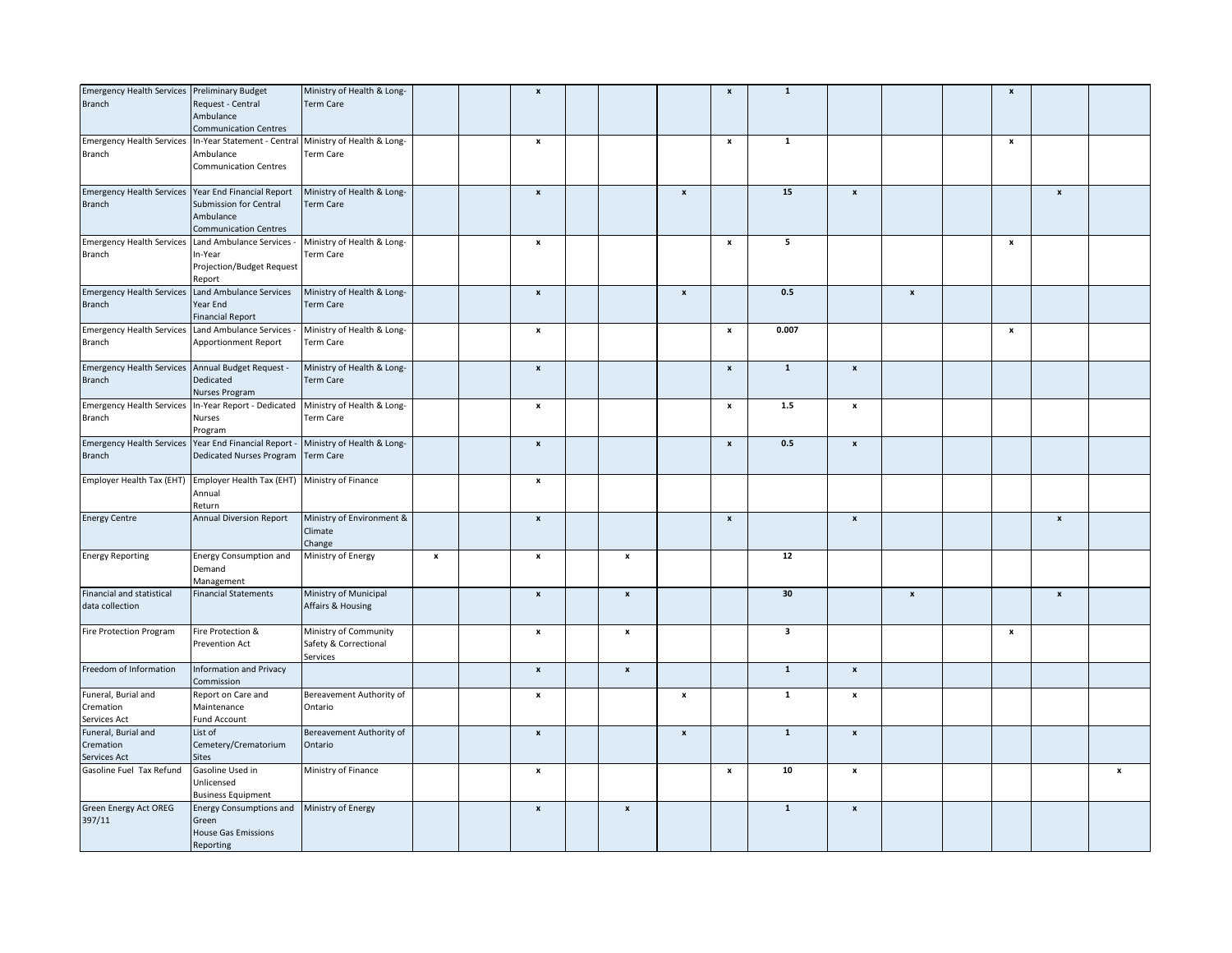| Growing Great Generations Reconciliation Template   |                                                    | Ministry of Children &      |                    |                    | $\boldsymbol{x}$          |                           | $\boldsymbol{\mathsf{x}}$ |                    |                           | 0.25                    |                           |  | $\pmb{\mathsf{x}}$        |                    |                    |
|-----------------------------------------------------|----------------------------------------------------|-----------------------------|--------------------|--------------------|---------------------------|---------------------------|---------------------------|--------------------|---------------------------|-------------------------|---------------------------|--|---------------------------|--------------------|--------------------|
|                                                     |                                                    | Youth                       |                    |                    |                           |                           |                           |                    |                           |                         |                           |  |                           |                    |                    |
|                                                     |                                                    | Services                    |                    |                    |                           |                           |                           |                    |                           |                         |                           |  |                           |                    |                    |
| Hazardous Waste                                     | Hazardous Waste                                    | Ministry of Environment &   |                    |                    | $\pmb{\mathsf{x}}$        |                           |                           |                    |                           |                         |                           |  |                           |                    |                    |
| Information                                         | Information                                        | Climate                     |                    |                    |                           |                           |                           |                    |                           |                         |                           |  |                           |                    |                    |
| Network Registration                                | Network registration                               | Change                      |                    |                    |                           |                           |                           |                    |                           |                         |                           |  |                           |                    |                    |
| Health Data Branch Ontario Ontario Healthcare       |                                                    | Ministry of Health & Long-  |                    |                    |                           | $\pmb{\mathsf{x}}$        | $\pmb{\mathsf{x}}$        |                    |                           | 6                       |                           |  | $\,$ $\,$ $\,$            |                    |                    |
| <b>Healthcare Reporting</b>                         | <b>Reporting Standards</b>                         | Term Care                   |                    |                    |                           |                           |                           |                    |                           |                         |                           |  |                           |                    |                    |
|                                                     |                                                    |                             |                    |                    |                           |                           |                           |                    |                           |                         |                           |  |                           |                    |                    |
| Standards/ Management                               | Management Information                             |                             |                    |                    |                           |                           |                           |                    |                           |                         |                           |  |                           |                    |                    |
| <b>Information System</b>                           | System                                             |                             |                    |                    |                           |                           |                           |                    |                           |                         |                           |  |                           |                    |                    |
|                                                     |                                                    |                             |                    |                    |                           |                           |                           |                    |                           |                         |                           |  |                           |                    |                    |
| Health Quality Ontario                              | Quality Improvement Plans Health Quality Ontario   |                             |                    |                    |                           | $\pmb{\mathsf{x}}$        | $\pmb{\mathsf{x}}$        |                    |                           | $\overline{7}$          |                           |  | $\pmb{\mathsf{x}}$        |                    |                    |
|                                                     | (QIP)                                              |                             |                    |                    |                           |                           |                           |                    |                           |                         |                           |  |                           |                    |                    |
| Healthy Babies/ Healthy                             | <b>Request for Funding</b>                         | Ministry of Children &      |                    |                    | $\boldsymbol{\mathsf{x}}$ |                           |                           |                    | $\pmb{\mathsf{x}}$        | $\overline{\mathbf{3}}$ | $\boldsymbol{\mathsf{x}}$ |  |                           |                    |                    |
| Children                                            | Schedule                                           | Youth                       |                    |                    |                           |                           |                           |                    |                           |                         |                           |  |                           |                    |                    |
|                                                     | (Budget Submission)                                | Services                    |                    |                    |                           |                           |                           |                    |                           |                         |                           |  |                           |                    |                    |
| <b>Healthy Babies/ Healthy</b>                      | Settlement and Audited                             | Ministry of Children &      |                    |                    | $\pmb{\mathsf{x}}$        |                           |                           |                    | $\pmb{\mathsf{x}}$        | 20                      | $\pmb{\mathsf{x}}$        |  | $\pmb{\mathsf{x}}$        | $\pmb{\mathsf{x}}$ |                    |
| Children                                            | Financial                                          | Youth                       |                    |                    |                           |                           |                           |                    |                           |                         |                           |  |                           |                    |                    |
|                                                     | Statements                                         | Services                    |                    |                    |                           |                           |                           |                    |                           |                         |                           |  |                           |                    |                    |
| Healthy Babies/ Healthy                             | In-Year Financial Reports                          | Ministry of Children &      |                    | $\pmb{\mathsf{x}}$ |                           |                           |                           |                    | $\pmb{\mathsf{x}}$        | 4                       |                           |  | $\pmb{\mathsf{x}}$        |                    |                    |
| Children                                            |                                                    | Youth                       |                    |                    |                           |                           |                           |                    |                           |                         |                           |  |                           |                    |                    |
|                                                     |                                                    |                             |                    |                    |                           |                           |                           |                    |                           |                         |                           |  |                           |                    |                    |
|                                                     |                                                    | Services                    |                    |                    |                           |                           |                           |                    |                           |                         |                           |  |                           |                    |                    |
| Healthy Communities Fund Program Budget             |                                                    | Ministry of Health & Long-  |                    |                    | $\pmb{\mathsf{x}}$        |                           |                           |                    | $\pmb{\mathsf{x}}$        | $\mathbf{1}$            | $\pmb{\mathsf{x}}$        |  |                           |                    |                    |
|                                                     |                                                    | <b>Term Care</b>            |                    |                    |                           |                           |                           |                    |                           |                         |                           |  |                           |                    |                    |
| Healthy Communities Fund Program Settlement         |                                                    | Ministry of Health & Long-  |                    |                    | $\pmb{\mathsf{x}}$        |                           |                           |                    | $\pmb{\mathsf{x}}$        | $\mathbf 1$             | $\pmb{\mathsf{x}}$        |  |                           |                    |                    |
|                                                     |                                                    | Term Care                   |                    |                    |                           |                           |                           |                    |                           |                         |                           |  |                           |                    |                    |
| Healthy Communities Fund In-year Reports            |                                                    | Ministry of Health & Long-  |                    | $\pmb{\mathsf{x}}$ |                           |                           |                           |                    | $\pmb{\times}$            | $\overline{1}$          |                           |  | $\pmb{\mathsf{x}}$        |                    |                    |
|                                                     |                                                    | Term Care                   |                    |                    |                           |                           |                           |                    |                           |                         |                           |  |                           |                    |                    |
| <b>Healthy Kids Community</b>                       | <b>Financial Reports</b>                           | Ministry of Health & Long-  |                    | $\pmb{\mathsf{x}}$ | $\boldsymbol{\mathsf{x}}$ | $\boldsymbol{\mathsf{x}}$ |                           |                    | $\boldsymbol{\mathsf{x}}$ |                         | $\pmb{\mathsf{x}}$        |  |                           | $\pmb{\mathsf{x}}$ |                    |
| Challenge                                           | (quarterly); Project Activity Term Care            |                             |                    |                    |                           |                           |                           |                    |                           |                         |                           |  |                           |                    |                    |
|                                                     | Reports (semi- annual);                            |                             |                    |                    |                           |                           |                           |                    |                           |                         |                           |  |                           |                    |                    |
|                                                     | Annual Reconciliation                              |                             |                    |                    |                           |                           |                           |                    |                           |                         |                           |  |                           |                    |                    |
|                                                     | Report; Audited Financial                          |                             |                    |                    |                           |                           |                           |                    |                           |                         |                           |  |                           |                    |                    |
|                                                     |                                                    |                             |                    |                    |                           |                           |                           |                    |                           |                         |                           |  |                           |                    |                    |
|                                                     | Report                                             |                             |                    |                    |                           |                           |                           |                    |                           |                         |                           |  |                           |                    |                    |
|                                                     |                                                    |                             |                    |                    |                           |                           |                           |                    |                           |                         |                           |  |                           |                    |                    |
| <b>Healthy Kids Community</b>                       | <b>Request For Funding</b>                         | Ministry of Health & Long-  |                    |                    | $\pmb{\mathsf{x}}$        |                           | $\pmb{\mathsf{x}}$        |                    |                           | $\overline{2}$          |                           |  | $\boldsymbol{x}$          |                    |                    |
| Challenge                                           | (Budget                                            | <b>Term Care</b>            |                    |                    |                           |                           |                           |                    |                           |                         |                           |  |                           |                    |                    |
|                                                     | Submission)                                        |                             |                    |                    |                           |                           |                           |                    |                           |                         |                           |  |                           |                    |                    |
| Heavy Urban Search and                              | Claim for Office of the Fire Ministry of Community |                             |                    |                    | $\pmb{\mathsf{x}}$        | $\pmb{\mathsf{x}}$        |                           | $\pmb{\times}$     |                           | $\overline{\mathbf{3}}$ | $\pmb{\mathsf{x}}$        |  | $\,$ $\,$ $\,$            |                    | $\pmb{\mathsf{x}}$ |
| Rescue                                              | Marshal                                            | Safety & Correctional       |                    |                    |                           |                           |                           |                    |                           |                         |                           |  |                           |                    |                    |
| (HUSAR)                                             | Funds                                              | Services                    |                    |                    |                           |                           |                           |                    |                           |                         |                           |  |                           |                    |                    |
| <b>High Intensity Needs</b>                         | <b>High Intensity Needs</b>                        | Ministry of Health & Long-  |                    | $\pmb{\mathsf{x}}$ |                           |                           | $\pmb{\times}$            |                    |                           | 8                       |                           |  | $\pmb{\mathsf{x}}$        |                    |                    |
|                                                     | Claims                                             | Term Care                   |                    |                    |                           |                           |                           |                    |                           |                         |                           |  |                           |                    |                    |
|                                                     | Reports                                            |                             |                    |                    |                           |                           |                           |                    |                           |                         |                           |  |                           |                    |                    |
| Homemakers & Nurses                                 | Homemakers & Nurses                                | Ministry of Health & Long-  | $\pmb{\mathsf{x}}$ |                    |                           |                           |                           | $\pmb{\mathsf{x}}$ |                           | $\overline{\mathbf{3}}$ |                           |  | $\,$ $\,$ $\,$            |                    |                    |
|                                                     | Services                                           | Term Care                   |                    |                    |                           |                           |                           |                    |                           |                         |                           |  |                           |                    |                    |
| Services                                            | Claims                                             |                             |                    |                    |                           |                           |                           |                    |                           |                         |                           |  |                           |                    |                    |
|                                                     |                                                    |                             |                    |                    |                           |                           |                           |                    |                           |                         |                           |  |                           |                    |                    |
| Household Hazardous                                 | Household Hazardous                                | Ministry of Environment &   |                    |                    | $\mathbf{x}$              |                           |                           | $\pmb{\mathsf{x}}$ |                           |                         |                           |  | $\pmb{\mathsf{x}}$        |                    |                    |
| Waste                                               | Waste                                              | Climate                     |                    |                    |                           |                           |                           |                    |                           |                         |                           |  |                           |                    |                    |
| (HHW)                                               | Annual Report                                      | Change                      |                    |                    |                           |                           |                           |                    |                           |                         |                           |  |                           |                    |                    |
| HST\RST                                             | HST\RST                                            | Ministry of Finance         | $\pmb{\mathsf{x}}$ |                    |                           |                           | $\mathbf{x}$              |                    |                           |                         |                           |  | $\boldsymbol{\mathsf{x}}$ |                    |                    |
| Immigration workshop,                               | <b>Expense Summary Report</b>                      | Ministry of Citizenship and |                    |                    |                           | $\boldsymbol{x}$          |                           | $\mathbf{x}$       |                           |                         | $\boldsymbol{\mathsf{x}}$ |  |                           |                    |                    |
| video                                               |                                                    | Immigration                 |                    |                    |                           |                           |                           |                    |                           |                         |                           |  |                           |                    |                    |
|                                                     |                                                    |                             |                    |                    |                           |                           |                           |                    |                           |                         |                           |  |                           |                    |                    |
| Incorporation                                       | Initial return notice of                           | Ministry of Government      |                    |                    | $\pmb{\mathsf{x}}$        |                           | $\mathbf{x}$              |                    |                           | $\mathbf{1}$            | $\pmb{\mathsf{x}}$        |  |                           |                    |                    |
|                                                     | change                                             | and                         |                    |                    |                           |                           |                           |                    |                           |                         |                           |  |                           |                    |                    |
|                                                     |                                                    |                             |                    |                    |                           |                           |                           |                    |                           |                         |                           |  |                           |                    |                    |
|                                                     |                                                    |                             |                    |                    |                           |                           |                           |                    |                           |                         |                           |  |                           |                    |                    |
| Documentation                                       |                                                    | Consumer Services           |                    |                    |                           |                           |                           |                    |                           |                         |                           |  |                           |                    |                    |
| Industrial, Commercial and Charges for Indsutrial & |                                                    | Ministry of Environment &   |                    |                    | $\pmb{\mathsf{x}}$        |                           | $\boldsymbol{\mathsf{x}}$ |                    |                           |                         |                           |  |                           |                    |                    |
| Institutional Water Usage -                         | Commercial                                         | Climate                     |                    |                    |                           |                           |                           |                    |                           |                         |                           |  |                           |                    |                    |
| O. Reg.                                             | Water Users                                        | Change                      |                    |                    |                           |                           |                           |                    |                           |                         |                           |  |                           |                    |                    |
| 450/07                                              |                                                    |                             |                    |                    |                           |                           |                           |                    |                           |                         |                           |  |                           |                    |                    |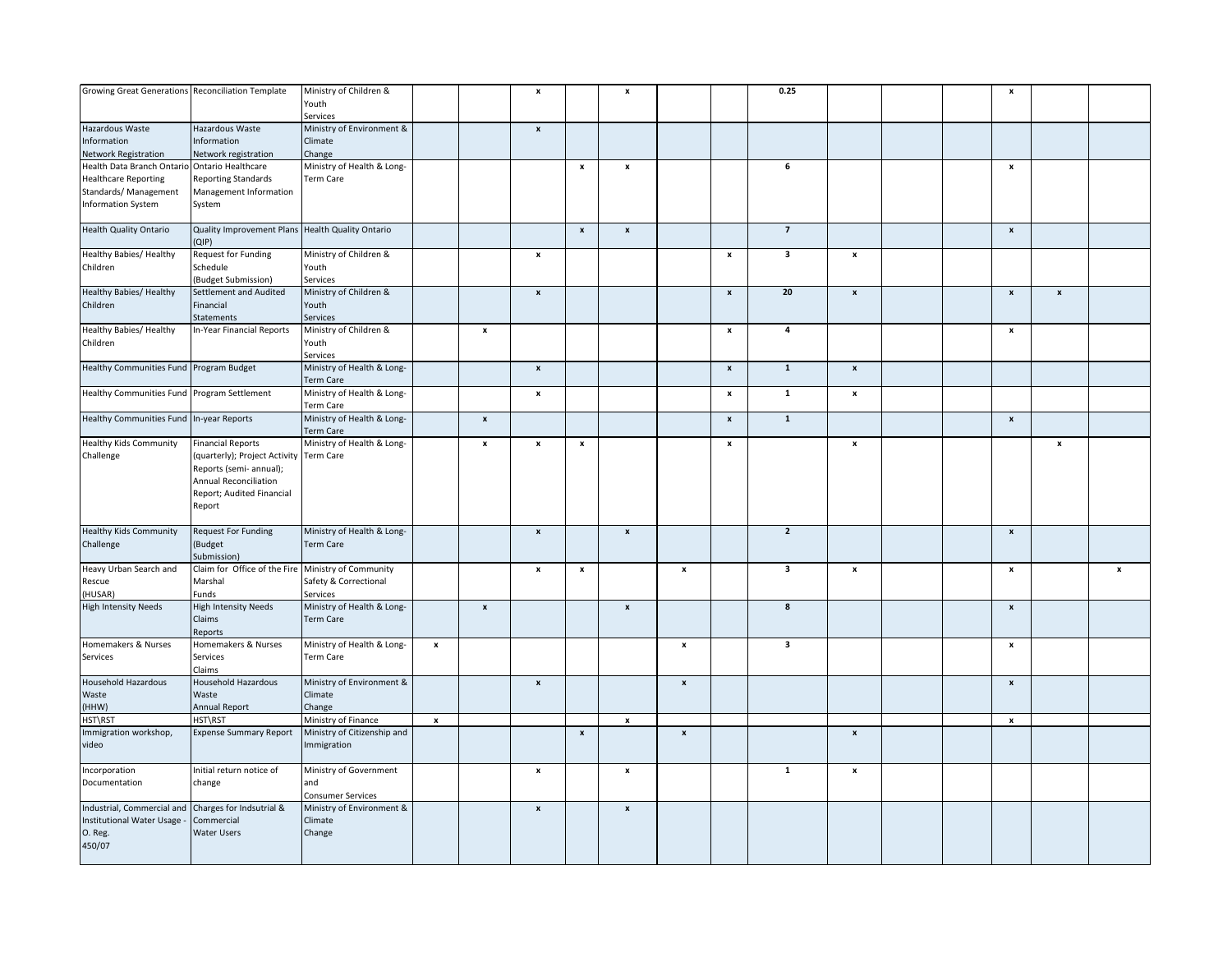| Infant Hearing                                                                               | Request for funding<br>Schedule                                                                                                        | Ministry of Children &<br>Youth                            |                    |                    | $\pmb{\mathsf{x}}$ |                    |                    |                    | $\pmb{\mathsf{x}}$ | $\overline{2}$          | $\pmb{\mathsf{x}}$ |                    |                    |                    |                           |
|----------------------------------------------------------------------------------------------|----------------------------------------------------------------------------------------------------------------------------------------|------------------------------------------------------------|--------------------|--------------------|--------------------|--------------------|--------------------|--------------------|--------------------|-------------------------|--------------------|--------------------|--------------------|--------------------|---------------------------|
| <b>Infant Hearing</b>                                                                        | Settlement Forms                                                                                                                       | Services<br>Ministry of Children &                         |                    |                    | $\pmb{\mathsf{x}}$ |                    |                    |                    | $\pmb{\mathsf{x}}$ | $\overline{7}$          | $\pmb{\mathsf{x}}$ |                    |                    | $\pmb{\mathsf{x}}$ |                           |
|                                                                                              |                                                                                                                                        | Youth<br>Services                                          |                    |                    |                    |                    |                    |                    |                    |                         |                    |                    |                    |                    |                           |
| nfant Hearing                                                                                | In-Year Financial Reports                                                                                                              | Ministry of Children &<br>Youth<br>Services                |                    | $\pmb{\mathsf{x}}$ |                    |                    |                    |                    | $\pmb{\mathsf{x}}$ | $\mathbf 1$             |                    |                    | $\pmb{\mathsf{x}}$ |                    |                           |
|                                                                                              |                                                                                                                                        |                                                            |                    |                    |                    |                    |                    |                    |                    | ${\bf 10}$              |                    |                    |                    |                    |                           |
| <b>Integrated Pest</b><br>Management                                                         | <b>Integrated Pest</b><br><b>Management Report</b>                                                                                     | Ministry of Environment &<br>Climate<br>Change             |                    |                    | $\pmb{\mathsf{x}}$ |                    | $\pmb{\mathsf{x}}$ |                    |                    |                         |                    |                    |                    |                    |                           |
| nterchange<br>Reconstruction                                                                 | Cost Sharing Agreement                                                                                                                 | Ministry of Transportation                                 |                    |                    |                    |                    |                    |                    |                    |                         |                    |                    |                    |                    |                           |
| Internet Luring aka Cyber<br>Crime project                                                   | <b>Financial Expenditures</b><br>Reports (monthly);<br>Progress Reports (annual)<br>and Statistical Reports<br>(monthly, as available) | Ministry of Community<br>Safety & Correctional<br>Services | $\pmb{\mathsf{x}}$ |                    | $\pmb{\mathsf{x}}$ |                    |                    | $\pmb{\mathsf{x}}$ |                    |                         | $\pmb{\mathsf{x}}$ |                    |                    |                    |                           |
| Investment in Affordable<br>Housing<br>(IAH)                                                 | Annual Occupancy Reports,<br>Rental<br>Housing Construction                                                                            | Ministry of Municipal<br>Affairs & Housing                 |                    |                    | $\pmb{\mathsf{x}}$ |                    |                    |                    |                    |                         |                    |                    | $\pmb{\mathsf{x}}$ |                    |                           |
| Investment in Affordable<br>Housing<br>(IAH)                                                 | Housing Allowance,<br>Program Delivery and Fiscal Affairs & Housing<br>Plan (PDFP) updates                                             | Ministry of Municipal                                      |                    | $\pmb{\mathsf{x}}$ | $\pmb{\mathsf{x}}$ | $\pmb{\mathsf{x}}$ | $\pmb{\mathsf{x}}$ |                    |                    | 10                      | $\pmb{\chi}$       |                    | $\pmb{\mathsf{x}}$ |                    |                           |
| Investment in Affordable<br>Housing<br>(IAH)                                                 | Provincial Fiscal Delivery<br>Plan                                                                                                     | Ministry of Municipal<br>Affairs & Housing                 |                    | $\pmb{\mathsf{x}}$ |                    |                    | $\pmb{\mathsf{x}}$ |                    |                    | $\overline{2}$          |                    |                    | $\pmb{\mathsf{x}}$ |                    |                           |
| Investment in Affordable<br>Housing<br>(IAH) - Capital Component                             | Quarterly Report                                                                                                                       | Ministry of Municipal<br>Affairs & Housing                 |                    | $\pmb{\mathsf{x}}$ |                    |                    | $\pmb{\mathsf{x}}$ |                    |                    | 0.5                     |                    |                    | $\pmb{\times}$     |                    |                           |
| Investment in Affordable<br>Housing<br>(IAH) - Capital Component                             | Project Information Form<br>(PIF)                                                                                                      | Ministry of Municipal<br>Affairs & Housing                 |                    | $\pmb{\mathsf{x}}$ |                    |                    | $\pmb{\mathsf{x}}$ |                    |                    | $\mathbf 1$             |                    |                    | $\pmb{\mathsf{x}}$ |                    |                           |
| Investment in Affordable<br>Housing<br>IAH) - Extension                                      | Provincial Fiscal Delivery<br>Plan                                                                                                     | Ministry of Municipal<br>Affairs & Housing                 |                    | x                  |                    |                    | x                  |                    |                    | $\overline{\mathbf{2}}$ |                    |                    | x                  |                    |                           |
| Investment in Affordable<br>Housing<br>(IAH) - Homeownership<br>Component                    | Affordable Housing<br>Information<br>Management System<br>(AIMS)                                                                       | Ministry of Municipal<br>Affairs & Housing                 |                    |                    | $\pmb{\mathsf{x}}$ | $\pmb{\mathsf{x}}$ |                    |                    | $\pmb{\mathsf{x}}$ | 20                      |                    |                    |                    |                    | $\pmb{\times}$            |
| Investment in Affordable<br>Housing (IAH) - 'Name of<br>Municipality' Renovates<br>Component | Affordable Housing<br>Information<br>Management System<br>(AIMS)                                                                       | Ministry of Municipal<br>Affairs & Housing                 |                    |                    | $\pmb{\mathsf{x}}$ | $\pmb{\mathsf{x}}$ |                    |                    | $\pmb{\mathsf{x}}$ | 20                      |                    |                    |                    |                    | $\boldsymbol{\mathsf{x}}$ |
| Investment in Affordable<br>Housing<br>(IAH) - Rental Component                              | <b>Affordable Housing</b><br>Information<br>Management System<br>(AIMS)                                                                | Ministry of Municipal<br>Affairs & Housing                 |                    |                    | $\pmb{\mathsf{x}}$ | $\pmb{\mathsf{x}}$ |                    |                    | $\pmb{\mathsf{x}}$ | 20                      |                    |                    |                    |                    | $\pmb{\chi}$              |
| Lab Claims                                                                                   | Lab Claim Submissions                                                                                                                  | Ministry of Health & Long-<br>Term Care                    |                    | $\pmb{\mathsf{x}}$ |                    |                    | $\pmb{\mathsf{x}}$ |                    |                    | $\overline{2}$          |                    |                    | $\pmb{\mathsf{x}}$ |                    |                           |
| Land Ambulance                                                                               | Planning Form                                                                                                                          | Ministry of Health & Long-<br><b>Term Care</b>             |                    |                    | $\pmb{\mathsf{x}}$ |                    |                    |                    | $\pmb{\mathsf{x}}$ |                         |                    | $\pmb{\mathsf{x}}$ |                    |                    |                           |
| Library operations and pay                                                                   | Annual Survey of Library                                                                                                               | Ministry of Tourism,                                       |                    |                    | x                  |                    | $\pmb{\mathsf{x}}$ |                    |                    |                         |                    |                    |                    |                    |                           |
| equity                                                                                       | Uses                                                                                                                                   | Culture & Sport                                            |                    |                    |                    |                    |                    |                    |                    |                         |                    |                    |                    |                    |                           |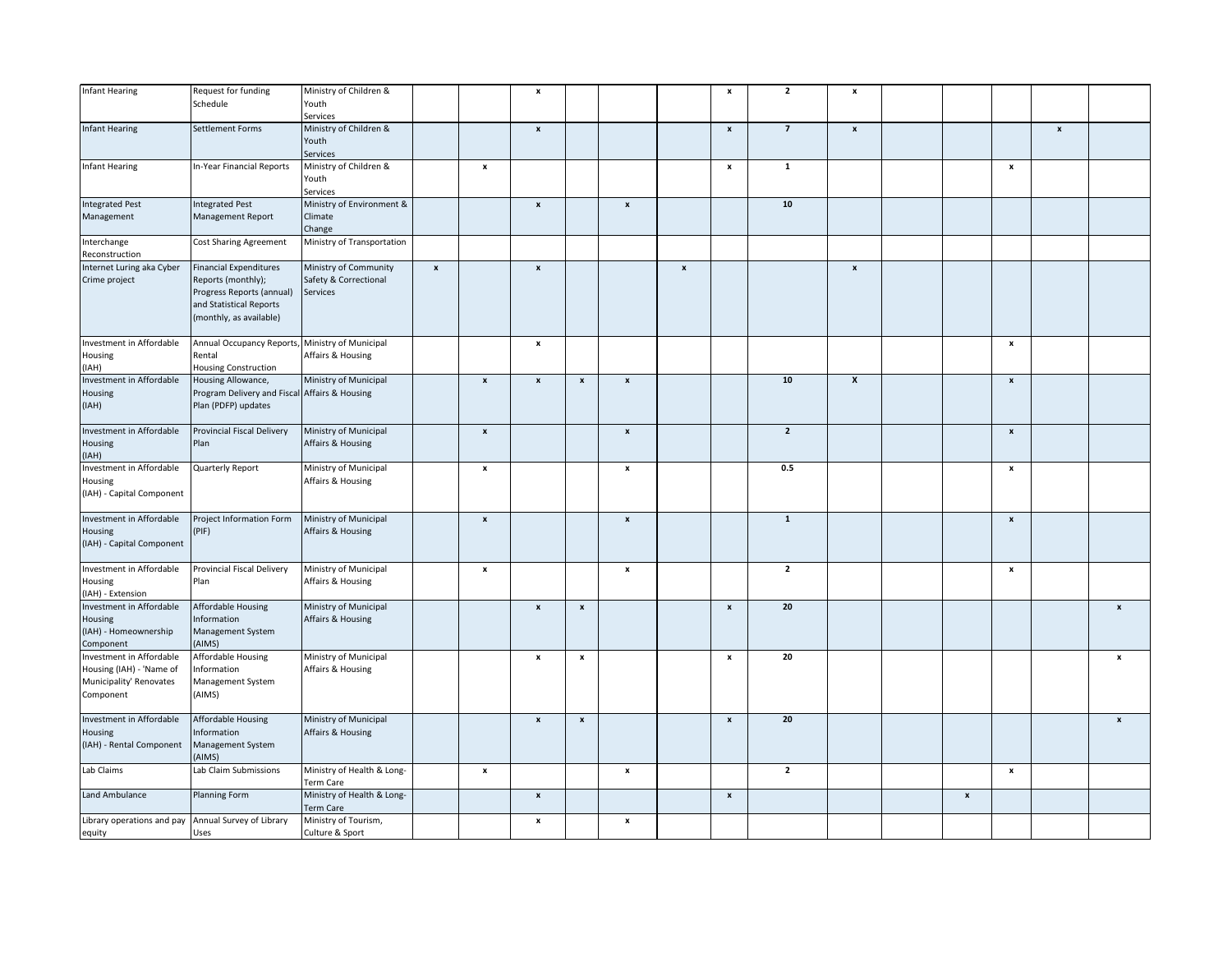| Literacy Program                                  | Budget and 4 quarterly        | Ministry of Children &     |                  | $\pmb{\mathsf{x}}$ | $\pmb{\mathsf{x}}$        |                           |                    | $\pmb{\mathsf{x}}$ | ${\bf 10}$              | $\pmb{\mathsf{x}}$ |  | $\pmb{\mathsf{x}}$        | $\pmb{\mathsf{x}}$ |  |
|---------------------------------------------------|-------------------------------|----------------------------|------------------|--------------------|---------------------------|---------------------------|--------------------|--------------------|-------------------------|--------------------|--|---------------------------|--------------------|--|
|                                                   | reports                       | Youth                      |                  |                    |                           |                           |                    |                    |                         |                    |  |                           |                    |  |
|                                                   |                               | Services                   |                  |                    |                           |                           |                    |                    |                         |                    |  |                           |                    |  |
|                                                   |                               |                            |                  |                    |                           |                           |                    |                    |                         |                    |  |                           |                    |  |
| Long Term Water                                   | Annual Program Report         | Ministry of Environment &  |                  |                    | $\pmb{\mathsf{x}}$        |                           |                    | $\pmb{\mathsf{x}}$ |                         |                    |  | $\pmb{\mathsf{x}}$        |                    |  |
| Conservation                                      |                               | Climate                    |                  |                    |                           |                           |                    |                    |                         |                    |  |                           |                    |  |
| Strategy                                          |                               | Change                     |                  |                    |                           |                           |                    |                    |                         |                    |  |                           |                    |  |
| Long-Term Care Home and Quarterly Physio Therapy  |                               | Ministry of Health & Long- |                  | $\pmb{\mathsf{x}}$ |                           | $\pmb{\mathsf{x}}$        |                    |                    | $\mathbf 1$             |                    |  | $\pmb{\mathsf{x}}$        |                    |  |
| Services                                          | Report                        | Term Care                  |                  |                    |                           |                           |                    |                    |                         |                    |  |                           |                    |  |
|                                                   |                               |                            |                  |                    |                           |                           |                    |                    |                         |                    |  |                           |                    |  |
|                                                   |                               |                            |                  |                    |                           |                           |                    |                    |                         |                    |  |                           |                    |  |
| Long-Term Care Home and Quarterly Exercise Report |                               | Ministry of Health & Long- |                  | $\pmb{\mathsf{x}}$ |                           | $\pmb{\mathsf{x}}$        |                    |                    | $\mathbf 1$             |                    |  | $\boldsymbol{\mathsf{x}}$ |                    |  |
| Services                                          |                               | Term Care                  |                  |                    |                           |                           |                    |                    |                         |                    |  |                           |                    |  |
|                                                   |                               |                            |                  |                    |                           |                           |                    |                    |                         |                    |  |                           |                    |  |
| Long-Term Care Home and Staffing Survey Report    |                               | Ministry of Health & Long- |                  |                    | $\pmb{\mathsf{x}}$        | $\pmb{\mathsf{x}}$        |                    |                    | $\overline{2}$          |                    |  | $\boldsymbol{\mathsf{x}}$ |                    |  |
| Services                                          |                               | Term Care                  |                  |                    |                           |                           |                    |                    |                         |                    |  |                           |                    |  |
|                                                   |                               |                            |                  |                    |                           |                           |                    |                    |                         |                    |  |                           |                    |  |
|                                                   |                               |                            |                  |                    |                           |                           |                    |                    |                         |                    |  |                           |                    |  |
| Long-Term Care Home and Revenue/Occupancy         |                               | Ministry of Health & Long- |                  |                    | $\pmb{\mathsf{x}}$        | $\pmb{\mathsf{x}}$        |                    |                    | $\overline{2}$          |                    |  | $\boldsymbol{\mathsf{x}}$ |                    |  |
| Services                                          | Report                        | Term Care                  |                  |                    |                           |                           |                    |                    |                         |                    |  |                           |                    |  |
|                                                   |                               |                            |                  |                    |                           |                           |                    |                    |                         |                    |  |                           |                    |  |
| Long-Term Care Homes &                            | <b>Short Stay Application</b> | Ministry of Health & Long- |                  |                    | $\boldsymbol{\mathsf{x}}$ | $\pmb{\mathsf{x}}$        |                    |                    | $\overline{2}$          | $\pmb{\mathsf{x}}$ |  | $\pmb{\mathsf{x}}$        |                    |  |
|                                                   |                               |                            |                  |                    |                           |                           |                    |                    |                         |                    |  |                           |                    |  |
| Services                                          |                               | Term Care and Local Health |                  |                    |                           |                           |                    |                    |                         |                    |  |                           |                    |  |
|                                                   |                               | Integration                |                  |                    |                           |                           |                    |                    |                         |                    |  |                           |                    |  |
|                                                   |                               | Network                    |                  |                    |                           |                           |                    |                    |                         |                    |  |                           |                    |  |
|                                                   |                               |                            |                  |                    |                           |                           |                    |                    |                         |                    |  |                           |                    |  |
| Long-Term Care Homes &                            | Outbreak Days                 | Ministry of Health & Long- |                  |                    | $\pmb{\mathsf{x}}$        |                           | $\pmb{\mathsf{x}}$ |                    | $\overline{2}$          | $\pmb{\mathsf{x}}$ |  | $\pmb{\mathsf{x}}$        |                    |  |
|                                                   |                               |                            |                  |                    |                           |                           |                    |                    |                         |                    |  |                           |                    |  |
| Services                                          |                               | Term Care                  |                  |                    |                           |                           |                    |                    |                         |                    |  |                           |                    |  |
| Long-Term Care Homes &                            | <b>Accreditation Report</b>   | Ministry of Health & Long- |                  |                    | $\pmb{\times}$            |                           |                    | $\pmb{\mathsf{x}}$ | $\overline{\mathbf{3}}$ | $\pmb{\mathsf{x}}$ |  | $\pmb{\mathsf{x}}$        |                    |  |
| Services                                          |                               | Term Care and Local Health |                  |                    |                           |                           |                    |                    |                         |                    |  |                           |                    |  |
|                                                   |                               | Integration                |                  |                    |                           |                           |                    |                    |                         |                    |  |                           |                    |  |
|                                                   |                               |                            |                  |                    |                           |                           |                    |                    |                         |                    |  |                           |                    |  |
|                                                   |                               | Network                    |                  |                    |                           |                           |                    |                    |                         |                    |  |                           |                    |  |
|                                                   |                               |                            |                  |                    |                           |                           |                    |                    |                         |                    |  |                           |                    |  |
| <b>Lottery Licensing</b>                          | Municipal Lottery Licence     | Alcohol and Gaming         |                  | $\pmb{\mathsf{x}}$ |                           |                           | $\pmb{\mathsf{x}}$ |                    | $\mathbf{1}$            | x                  |  |                           |                    |  |
|                                                   | Report                        | Commission of              |                  |                    |                           |                           |                    |                    |                         |                    |  |                           |                    |  |
|                                                   |                               | Ontario                    |                  |                    |                           |                           |                    |                    |                         |                    |  |                           |                    |  |
| Methadone Works                                   | <b>Annual Budget</b>          | Local Health Integration   |                  |                    | $\pmb{\mathsf{x}}$        | $\pmb{\mathsf{x}}$        |                    |                    | $\overline{1}$          |                    |  | $\pmb{\mathsf{x}}$        |                    |  |
|                                                   |                               |                            |                  |                    |                           |                           |                    |                    |                         |                    |  |                           |                    |  |
|                                                   |                               | Network                    |                  |                    |                           |                           |                    |                    |                         |                    |  |                           |                    |  |
| Methadone Works                                   | Annual Reconciliation         | Local Health Integration   |                  |                    | $\pmb{\mathsf{x}}$        | $\pmb{\mathsf{x}}$        |                    |                    | $\overline{1}$          | $\pmb{\mathsf{x}}$ |  |                           | $\pmb{\mathsf{x}}$ |  |
|                                                   | Report                        | Network                    |                  |                    |                           |                           |                    |                    |                         |                    |  |                           |                    |  |
| Methadone Works                                   | Quarterly Forecast            | Local Health Integration   |                  | $\pmb{\mathsf{x}}$ |                           | $\pmb{\mathsf{x}}$        |                    |                    | $\mathbf 1$             |                    |  | $\mathbf{x}$              |                    |  |
|                                                   |                               | Network                    |                  |                    |                           |                           |                    |                    |                         |                    |  |                           |                    |  |
| Ministry of Health and                            |                               | Ministry of Health & Long- |                  |                    |                           |                           |                    |                    |                         |                    |  |                           |                    |  |
|                                                   | Critical Incidents            |                            |                  |                    | $\pmb{\mathsf{x}}$        | $\pmb{\mathsf{x}}$        |                    |                    |                         |                    |  | $\pmb{\mathsf{x}}$        |                    |  |
| Long term care-                                   |                               | <b>Term Care</b>           |                  |                    |                           |                           |                    |                    |                         |                    |  |                           |                    |  |
| Compliance Branch                                 |                               |                            |                  |                    |                           |                           |                    |                    |                         |                    |  |                           |                    |  |
| Ministry of Health and                            | <b>Reconciliation Report</b>  | Ministry of Health & Long- |                  |                    | $\pmb{\mathsf{x}}$        |                           |                    | $\pmb{\mathsf{x}}$ |                         | $\pmb{\mathsf{x}}$ |  | $\boldsymbol{\mathsf{x}}$ | x                  |  |
| Long-term Care Cost-                              | (Certificate of               | Term Care                  |                  |                    |                           |                           |                    |                    |                         |                    |  |                           |                    |  |
| shared and Related                                | Settlement)                   |                            |                  |                    |                           |                           |                    |                    |                         |                    |  |                           |                    |  |
|                                                   |                               |                            |                  |                    |                           |                           |                    |                    |                         |                    |  |                           |                    |  |
| Program Based Funding                             |                               |                            |                  |                    |                           |                           |                    |                    |                         |                    |  |                           |                    |  |
| Monitoring wells                                  |                               | Ministry of Environment &  |                  |                    | $\pmb{\mathsf{x}}$        | $\boldsymbol{\mathsf{x}}$ |                    |                    | $\mathbf 1$             | x                  |  |                           |                    |  |
|                                                   |                               | Climate                    |                  |                    |                           |                           |                    |                    |                         |                    |  |                           |                    |  |
|                                                   |                               | Change                     |                  |                    |                           |                           |                    |                    |                         |                    |  |                           |                    |  |
| Monthly Process Reporting R1 and R2 reporting     |                               | Ministry of Environment &  | $\boldsymbol{x}$ |                    |                           | $\pmb{\mathsf{x}}$        |                    |                    | $\mathbf{1}$            | $\pmb{\mathsf{x}}$ |  |                           |                    |  |
|                                                   |                               |                            |                  |                    |                           |                           |                    |                    |                         |                    |  |                           |                    |  |
|                                                   | systems                       | Climate                    |                  |                    |                           |                           |                    |                    |                         |                    |  |                           |                    |  |
|                                                   |                               | Change                     |                  |                    |                           |                           |                    |                    |                         |                    |  |                           |                    |  |
| Municipal Hazards and                             | Municipal Hazards and         | Waste Diversion Ontario    |                  |                    | $\pmb{\mathsf{x}}$        |                           |                    | $\pmb{\mathsf{x}}$ | 20                      | $\pmb{\mathsf{x}}$ |  | $\pmb{\mathsf{x}}$        |                    |  |
| Special                                           | Special                       |                            |                  |                    |                           |                           |                    |                    |                         |                    |  |                           |                    |  |
|                                                   |                               |                            |                  |                    |                           |                           |                    |                    |                         |                    |  |                           |                    |  |
| Waste (MHSW) Funding                              | Waste Financial/Tonnage       |                            |                  |                    |                           |                           |                    |                    |                         |                    |  |                           |                    |  |
|                                                   | Datacall                      |                            |                  |                    |                           |                           |                    |                    |                         |                    |  |                           |                    |  |
|                                                   |                               |                            |                  |                    |                           |                           |                    |                    |                         |                    |  |                           |                    |  |
| <b>Municipal Property</b>                         | Property Income and           | Municipal Property         |                  |                    | $\pmb{\mathsf{x}}$        | $\pmb{\mathsf{x}}$        |                    |                    | $\mathbf 1$             |                    |  | $\pmb{\mathsf{x}}$        |                    |  |
| Assessment                                        | Expense                       | Assessment                 |                  |                    |                           |                           |                    |                    |                         |                    |  |                           |                    |  |
| Corporation                                       | Return                        | Corporation                |                  |                    |                           |                           |                    |                    |                         |                    |  |                           |                    |  |
|                                                   |                               |                            |                  |                    |                           |                           |                    |                    |                         |                    |  |                           |                    |  |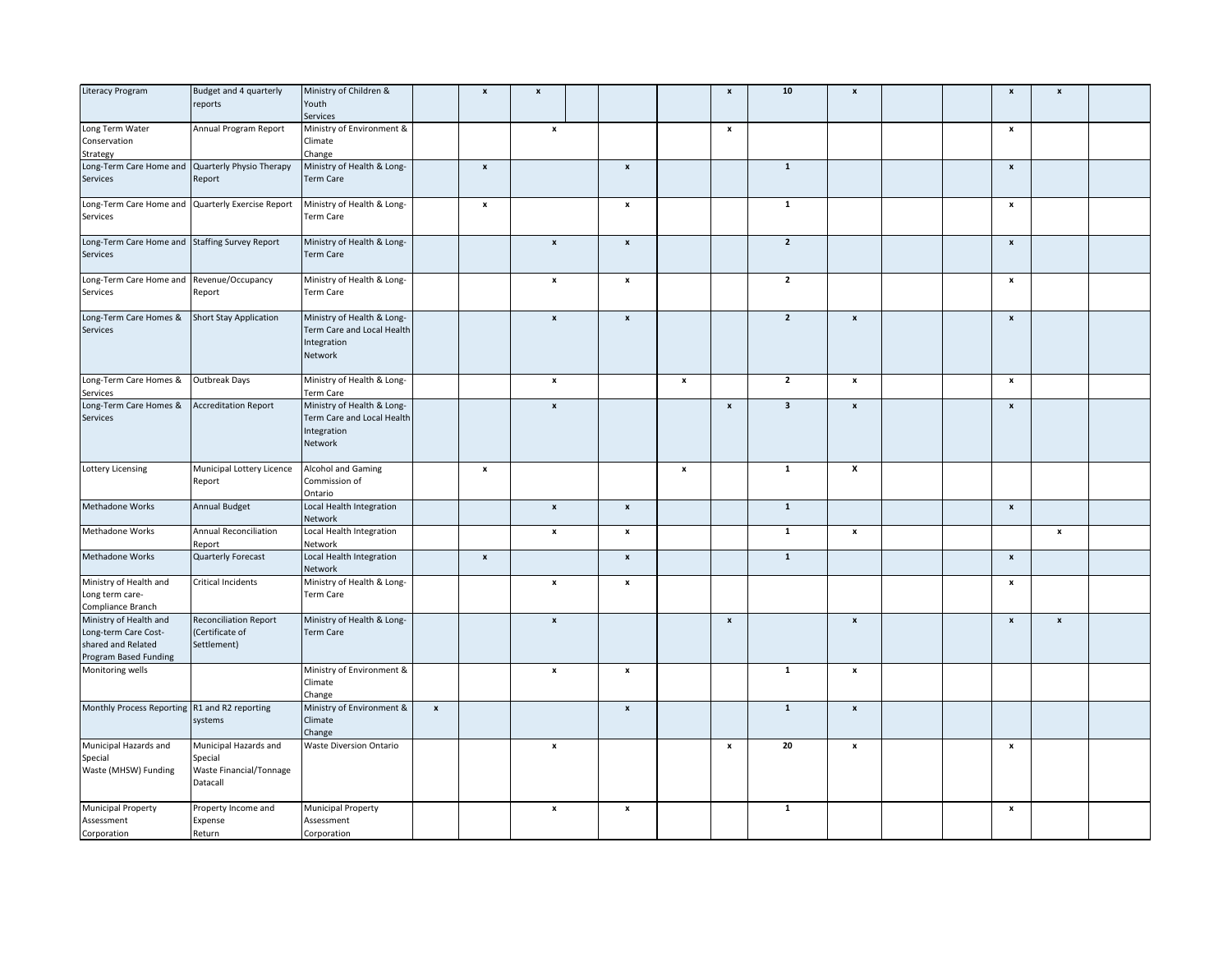| <b>Municipal Property</b>                        | Rental Data Request                            | <b>Municipal Property</b>           |                    |                    | $\pmb{\mathsf{x}}$                              | $\boldsymbol{\mathsf{x}}$ |                           |                           | $\mathbf{1}$            |                    |                    |              |                           |              |  |
|--------------------------------------------------|------------------------------------------------|-------------------------------------|--------------------|--------------------|-------------------------------------------------|---------------------------|---------------------------|---------------------------|-------------------------|--------------------|--------------------|--------------|---------------------------|--------------|--|
|                                                  |                                                |                                     |                    |                    |                                                 |                           |                           |                           |                         |                    |                    |              |                           |              |  |
| Assessment                                       |                                                | Assessment                          |                    |                    |                                                 |                           |                           |                           |                         |                    |                    |              |                           |              |  |
| Corporation (MPAC)                               |                                                | Corporation                         |                    |                    |                                                 |                           |                           |                           |                         |                    |                    |              |                           |              |  |
| Name of Municipality' -                          | Year end & Annual                              | Ministry of Health & Long-          |                    |                    | x                                               |                           |                           | $\pmb{\mathsf{x}}$        | 4                       |                    |                    |              | x                         |              |  |
| Habitat                                          | Reconciliation                                 | Term Care                           |                    |                    |                                                 |                           |                           |                           |                         |                    |                    |              |                           |              |  |
| Subsidy                                          | Report                                         |                                     |                    |                    |                                                 |                           |                           |                           |                         |                    |                    |              |                           |              |  |
|                                                  |                                                |                                     |                    |                    |                                                 |                           |                           |                           |                         |                    |                    |              |                           |              |  |
| New Grad/Late Career                             | New Grad/Late Career                           | Health Force Ontario                |                    |                    | $\boldsymbol{\mathsf{x}}$                       |                           |                           | $\mathbf{x}$              | $\overline{2}$          |                    |                    |              | $\boldsymbol{\mathsf{x}}$ |              |  |
| Northern Fire Protection                         | Profile Update/Community Ontario Fire Marshal  |                                     |                    |                    | $\pmb{\mathsf{x}}$                              |                           |                           |                           |                         |                    |                    |              |                           |              |  |
| Program                                          | Contacts                                       |                                     |                    |                    |                                                 |                           |                           |                           |                         |                    |                    |              |                           |              |  |
| (NFPP)                                           |                                                |                                     |                    |                    |                                                 |                           |                           |                           |                         |                    |                    |              |                           |              |  |
| Northern Ontario School of Annual Reports; Final |                                                | Northern Ontario Heritage           |                    |                    | $\pmb{\mathsf{x}}$                              |                           | $\pmb{\mathsf{x}}$        |                           |                         | $\pmb{\mathsf{x}}$ |                    |              |                           |              |  |
|                                                  |                                                |                                     |                    |                    |                                                 |                           |                           |                           |                         |                    |                    |              |                           |              |  |
| Architecture                                     | Report; Feasibility                            | Fund                                |                    |                    |                                                 |                           |                           |                           |                         |                    |                    |              |                           |              |  |
|                                                  | Study/Business Plan                            | Corporation                         |                    |                    |                                                 |                           |                           |                           |                         |                    |                    |              |                           |              |  |
| <b>Ontario Community</b>                         | Annual Project Information Ontario Ministry of |                                     |                    |                    | $\pmb{\mathsf{x}}$                              | $\pmb{\mathsf{x}}$        |                           |                           |                         |                    |                    |              | $\pmb{\mathsf{x}}$        |              |  |
| Infrastructure                                   | Uptdate                                        | Agriculture, Food                   |                    |                    |                                                 |                           |                           |                           |                         |                    |                    |              |                           |              |  |
|                                                  |                                                |                                     |                    |                    |                                                 |                           |                           |                           |                         |                    |                    |              |                           |              |  |
| Fund (OCIF)                                      |                                                | & Rural Affairs                     |                    |                    |                                                 |                           |                           |                           |                         |                    |                    |              |                           |              |  |
| <b>Ontario Community</b>                         | Proposed Project Reporting Ontario Ministry of |                                     |                    |                    | $\pmb{\mathsf{x}}$                              | $\pmb{\mathsf{x}}$        |                           |                           |                         |                    |                    |              | $\boldsymbol{x}$          |              |  |
| Infrastructure                                   | Table                                          | Agriculture, Food                   |                    |                    |                                                 |                           |                           |                           |                         |                    |                    |              |                           |              |  |
| Fund (OCIF)                                      |                                                | & Rural Affairs                     |                    |                    |                                                 |                           |                           |                           |                         |                    |                    |              |                           |              |  |
| <b>Ontario Community</b>                         | Copy of Asset Management Ministry of Municipal |                                     |                    |                    | $\pmb{\mathsf{x}}$                              |                           |                           |                           |                         |                    |                    |              |                           |              |  |
|                                                  |                                                |                                     |                    |                    |                                                 |                           |                           |                           |                         |                    |                    |              |                           |              |  |
| Infrastructure                                   | Plan and Updates                               | Affairs & Housing                   |                    |                    |                                                 |                           |                           |                           |                         |                    |                    |              |                           |              |  |
| Fund (OCIF)                                      |                                                |                                     |                    |                    |                                                 |                           |                           |                           |                         |                    |                    |              |                           |              |  |
| <b>Ontario Community</b>                         | Annual Financial Report -                      | Ontario Ministry of                 |                    |                    | $\pmb{\mathsf{x}}$                              |                           | $\pmb{\mathsf{x}}$        |                           | $\overline{2}$          |                    | $\pmb{\mathsf{x}}$ |              |                           |              |  |
| Infrastructure                                   | Formula                                        | Agriculture, Food                   |                    |                    |                                                 |                           |                           |                           |                         |                    |                    |              |                           |              |  |
|                                                  |                                                |                                     |                    |                    |                                                 |                           |                           |                           |                         |                    |                    |              |                           |              |  |
| Fund (OCIF)                                      | Reporting                                      | & Rural Affairs                     |                    |                    |                                                 |                           |                           |                           |                         |                    |                    |              |                           |              |  |
| <b>Ontario Community</b>                         | Project Reports                                | Ontario Ministry of                 |                    |                    | x                                               | $\pmb{\mathsf{x}}$        |                           |                           | $\mathbf{1}$            |                    |                    |              |                           |              |  |
| Infrastructure Fund (OCIF)                       |                                                | Agriculture, Food                   |                    |                    |                                                 |                           |                           |                           |                         |                    |                    |              |                           |              |  |
| Formula Based Funding                            |                                                | & Rural Affairs                     |                    |                    |                                                 |                           |                           |                           |                         |                    |                    |              |                           |              |  |
|                                                  |                                                |                                     |                    |                    |                                                 |                           |                           |                           |                         |                    |                    |              |                           |              |  |
|                                                  |                                                |                                     |                    |                    |                                                 |                           |                           |                           |                         |                    |                    |              |                           |              |  |
| <b>Ontario Libraries Capacity</b>                | <b>Expenditure Report</b>                      | Ministry of Tourism,                |                    |                    |                                                 | $\pmb{\mathsf{x}}$        |                           |                           |                         | $\pmb{\mathsf{x}}$ |                    |              |                           |              |  |
| Fund                                             |                                                | Culture & Sport                     |                    |                    |                                                 |                           |                           |                           |                         |                    |                    |              |                           |              |  |
| Ontario Lottery & Gaming                         | <b>Host Funding Expensiture</b>                | <b>Ontario Lottery &amp; Gaming</b> |                    |                    | $\pmb{\mathsf{x}}$                              |                           | $\mathbf{x}$              |                           | 0.5                     | $\pmb{\mathsf{x}}$ |                    |              |                           |              |  |
| Slots                                            | Report                                         | Commission                          |                    |                    |                                                 |                           |                           |                           |                         |                    |                    |              |                           |              |  |
|                                                  |                                                |                                     |                    |                    |                                                 |                           |                           |                           |                         |                    |                    |              |                           |              |  |
|                                                  |                                                |                                     |                    |                    |                                                 |                           |                           |                           |                         |                    |                    |              |                           |              |  |
| Ontario Tire Stewardship -                       | Rebates under the Used                         | Ministry of Environment &           |                    |                    |                                                 |                           |                           |                           |                         |                    |                    |              |                           |              |  |
| Used Tire                                        | Tire                                           | Climate                             |                    |                    |                                                 |                           |                           |                           |                         |                    |                    |              |                           |              |  |
| Program                                          | Program                                        | Change                              |                    |                    |                                                 |                           |                           |                           |                         |                    |                    |              |                           |              |  |
|                                                  |                                                |                                     |                    |                    |                                                 |                           |                           |                           |                         |                    |                    |              |                           |              |  |
|                                                  |                                                |                                     |                    |                    |                                                 |                           |                           |                           |                         |                    |                    |              |                           |              |  |
| Ontario Works (OW)                               | Tracking sheet                                 | Ministry of Community &             | $\boldsymbol{x}$   |                    |                                                 | $\pmb{\mathsf{x}}$        |                           |                           |                         |                    |                    |              |                           |              |  |
| Discritionary                                    |                                                | Social                              |                    |                    |                                                 |                           |                           |                           |                         |                    |                    |              |                           |              |  |
| <b>Benefits</b>                                  |                                                | Services                            |                    |                    |                                                 |                           |                           |                           |                         |                    |                    |              |                           |              |  |
| Ontario Works (OW)                               | FORM V                                         | Ministry of Community &             | $\pmb{\mathsf{x}}$ |                    |                                                 | $\pmb{\mathsf{x}}$        |                           |                           |                         |                    |                    | x            | $\boldsymbol{\mathsf{x}}$ |              |  |
|                                                  |                                                |                                     |                    |                    |                                                 |                           |                           |                           |                         |                    |                    |              |                           |              |  |
| Financial                                        |                                                | Social                              |                    |                    |                                                 |                           |                           |                           |                         |                    |                    |              |                           |              |  |
| Assistance                                       |                                                | Services                            |                    |                    |                                                 |                           |                           |                           |                         |                    |                    |              |                           |              |  |
| Ontario Works (OW)                               | <b>Financial Statement and</b>                 | Ministry of Community &             |                    |                    | $\boldsymbol{\mathsf{x}}$                       |                           |                           | $\boldsymbol{\mathsf{x}}$ |                         |                    |                    |              |                           | $\mathbf{x}$ |  |
| including CHPI Funding                           | Reconciliation reports                         | Social                              |                    |                    |                                                 |                           |                           |                           |                         |                    |                    |              |                           |              |  |
|                                                  |                                                |                                     |                    |                    |                                                 |                           |                           |                           |                         |                    |                    |              |                           |              |  |
|                                                  |                                                | Services                            |                    |                    |                                                 |                           |                           |                           |                         |                    |                    |              |                           |              |  |
| Ontario Works Admin -                            | <b>Consolidated Ontario</b>                    | Ministry of Community &             |                    | x                  | x                                               |                           | $\boldsymbol{\mathsf{x}}$ |                           | $\overline{\mathbf{2}}$ | $\pmb{\times}$     |                    |              | x                         |              |  |
| Time-Limited                                     | Works Budget Package -                         | Social                              |                    |                    |                                                 |                           |                           |                           |                         |                    |                    |              |                           |              |  |
| Projects                                         | Year to Date Quarterly                         | Services                            |                    |                    |                                                 |                           |                           |                           |                         |                    |                    |              |                           |              |  |
|                                                  | Reports                                        |                                     |                    |                    |                                                 |                           |                           |                           |                         |                    |                    |              |                           |              |  |
|                                                  |                                                |                                     |                    |                    |                                                 |                           |                           |                           | $\overline{\mathbf{3}}$ |                    |                    |              |                           |              |  |
| Ontario Works Cost of                            | Consolidated Ontario                           | Ministry of Community &             |                    | $\pmb{\mathsf{x}}$ | $\pmb{\mathsf{x}}$<br>$\boldsymbol{\mathsf{x}}$ |                           | $\pmb{\mathsf{x}}$        |                           |                         | $\pmb{\mathsf{x}}$ |                    |              | $\pmb{\mathsf{x}}$        |              |  |
| Administration and                               | Works Budget Package -                         | Social                              |                    |                    |                                                 |                           |                           |                           |                         |                    |                    |              |                           |              |  |
| <b>Employment Assistance</b>                     | Year to Date Quarterly                         | Services                            |                    |                    |                                                 |                           |                           |                           |                         |                    |                    |              |                           |              |  |
| <b>Upload Funding</b>                            | Reports                                        |                                     |                    |                    |                                                 |                           |                           |                           |                         |                    |                    |              |                           |              |  |
|                                                  |                                                |                                     |                    |                    |                                                 |                           |                           |                           |                         |                    |                    |              |                           |              |  |
| Ontario Works Financial                          | <b>Application for Monthly</b>                 | Ministry of Community &             | $\pmb{\mathsf{x}}$ |                    |                                                 | $\pmb{\mathsf{x}}$        |                           |                           |                         |                    |                    |              | $\pmb{\mathsf{x}}$        |              |  |
| Assistance                                       | Payment of provincial                          | Social                              |                    |                    |                                                 |                           |                           |                           |                         |                    |                    |              |                           |              |  |
|                                                  | Subsidy for Assistance                         | Services                            |                    |                    |                                                 |                           |                           |                           |                         |                    |                    |              |                           |              |  |
| Parking Tags                                     | Authorized Requestor                           | Ministry of Transportation          | $\pmb{\mathsf{x}}$ |                    |                                                 |                           | x                         |                           | $\mathbf{1}$            | $\pmb{\mathsf{x}}$ |                    | $\pmb{\chi}$ |                           |              |  |
|                                                  |                                                |                                     |                    |                    |                                                 |                           |                           |                           |                         |                    |                    |              |                           |              |  |
|                                                  |                                                |                                     |                    |                    |                                                 |                           |                           |                           |                         |                    |                    |              |                           |              |  |
|                                                  | Agreement - Schedule E                         |                                     |                    |                    |                                                 |                           |                           |                           |                         |                    |                    |              |                           |              |  |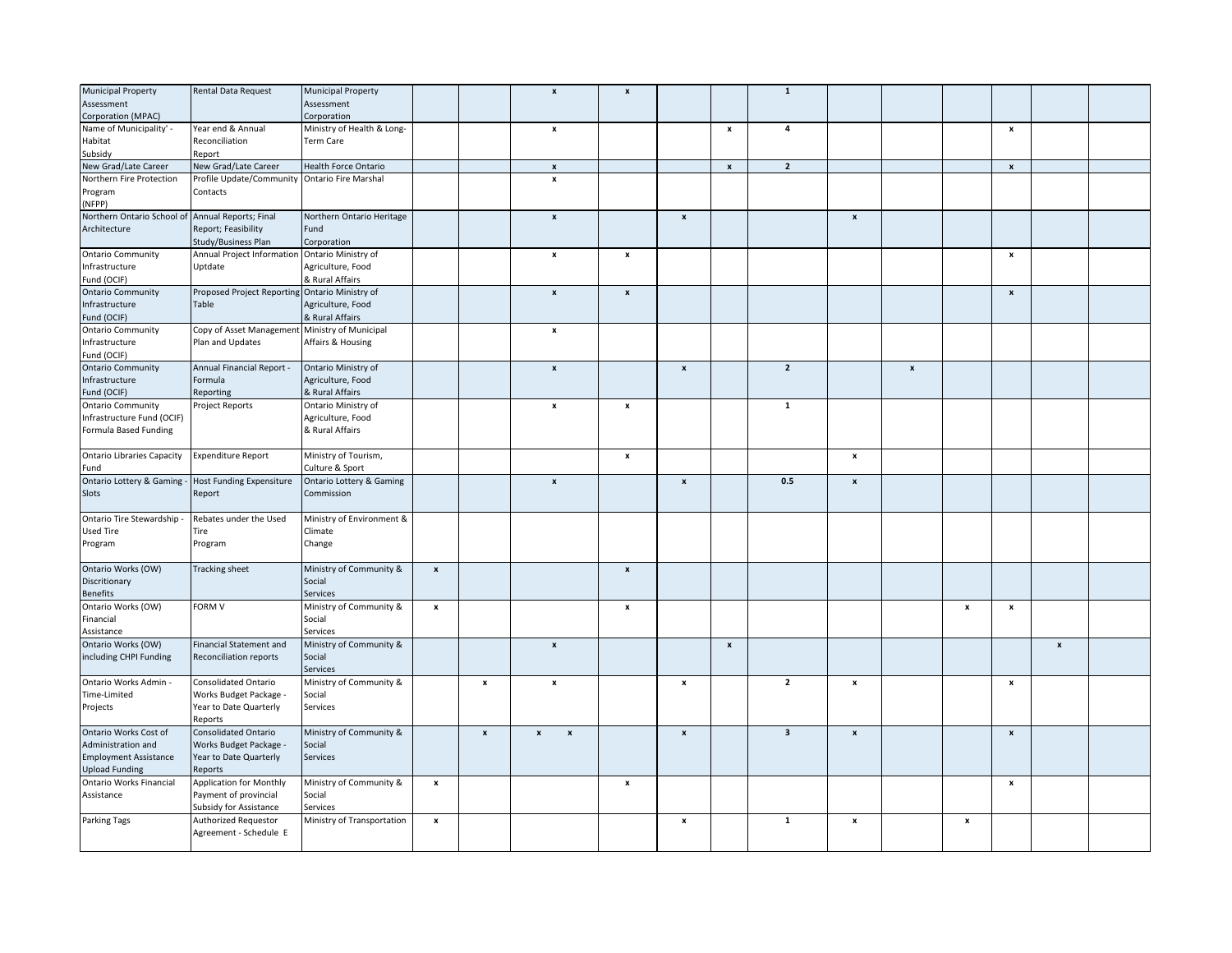| Police Services internship:                        | Request for                                                    | Northern Ontario Heritage               |                    |                    | $\boldsymbol{\mathsf{x}}$ |                           | $\boldsymbol{\mathsf{x}}$ |                    |                         | $\pmb{\mathsf{x}}$ |  |                    |                |  |
|----------------------------------------------------|----------------------------------------------------------------|-----------------------------------------|--------------------|--------------------|---------------------------|---------------------------|---------------------------|--------------------|-------------------------|--------------------|--|--------------------|----------------|--|
| Appraisal Developer                                | Reimbursement;                                                 | Fund                                    |                    |                    |                           |                           |                           |                    |                         |                    |  |                    |                |  |
|                                                    | Statement of Account;                                          | Corporation                             |                    |                    |                           |                           |                           |                    |                         |                    |  |                    |                |  |
|                                                    | <b>Final Report</b>                                            |                                         |                    |                    |                           |                           |                           |                    |                         |                    |  |                    |                |  |
| Police Services internship:                        | <b>Request for</b>                                             | Northern Ontario Heritage               |                    |                    | $\pmb{\mathsf{x}}$        |                           | $\boldsymbol{\mathsf{x}}$ |                    |                         | $\boldsymbol{x}$   |  |                    |                |  |
| Training                                           | Reimbursement;                                                 | Fund                                    |                    |                    |                           |                           |                           |                    |                         |                    |  |                    |                |  |
| Videographer                                       | <b>Statement of Account;</b>                                   | Corporation                             |                    |                    |                           |                           |                           |                    |                         |                    |  |                    |                |  |
|                                                    | <b>Final Report</b>                                            |                                         |                    |                    |                           |                           |                           |                    |                         |                    |  |                    |                |  |
| Polychlorinated Biphenyl                           | Polychlorinated Biphenyl                                       | Ministry of Environment &               |                    |                    | $\pmb{\mathsf{x}}$        |                           | $\boldsymbol{\mathsf{x}}$ |                    |                         |                    |  | $\pmb{\mathsf{x}}$ |                |  |
| Chemicals                                          | Chemicals                                                      | Climate                                 |                    |                    |                           |                           |                           |                    |                         |                    |  |                    |                |  |
| (PCB) Program                                      | <b>Annual Report</b>                                           | Change                                  |                    |                    |                           |                           |                           |                    |                         |                    |  |                    |                |  |
| Preschool Speech &                                 | Request for funding                                            | Ministry of Children &                  |                    |                    | x                         |                           |                           | x                  | $\overline{\mathbf{2}}$ | x                  |  |                    |                |  |
| Language                                           | Schedule                                                       | Youth                                   |                    |                    |                           |                           |                           |                    |                         |                    |  |                    |                |  |
|                                                    |                                                                | Services                                |                    |                    |                           |                           |                           |                    |                         |                    |  |                    |                |  |
| Preschool Speech &                                 | Settlement Forms                                               | Ministry of Children &                  |                    |                    | $\pmb{\mathsf{x}}$        |                           |                           | $\pmb{\mathsf{x}}$ | 15                      | $\pmb{\times}$     |  |                    | $\pmb{\times}$ |  |
| Language                                           |                                                                | Youth                                   |                    |                    |                           |                           |                           |                    |                         |                    |  |                    |                |  |
|                                                    |                                                                | Services                                |                    |                    |                           |                           |                           |                    |                         |                    |  |                    |                |  |
| Preschool Speech &                                 | In-Year Financial Reports                                      | Ministry of Children &                  |                    | x                  |                           |                           |                           | $\pmb{\mathsf{x}}$ | $\pmb{4}$               |                    |  | $\pmb{\mathsf{x}}$ |                |  |
| Language                                           |                                                                | Youth                                   |                    |                    |                           |                           |                           |                    |                         |                    |  |                    |                |  |
|                                                    |                                                                | Services                                |                    |                    |                           |                           |                           |                    |                         |                    |  |                    |                |  |
| Proceeds of Crime (POC)                            | Interim and Final Progress                                     | Ministry of Community                   |                    |                    | $\pmb{\mathsf{x}}$        |                           | $\pmb{\mathsf{x}}$        |                    |                         | $\pmb{\mathsf{x}}$ |  |                    |                |  |
| Front Line                                         | reports                                                        | Safety & Correctional                   |                    |                    |                           |                           |                           |                    |                         |                    |  |                    |                |  |
| Policing (FLP)                                     |                                                                | <b>Services</b>                         |                    |                    |                           |                           |                           |                    |                         |                    |  |                    |                |  |
| Program-Based Grants                               | Program-Based Grants                                           | Ministry of Health & Long-              |                    |                    | $\pmb{\mathsf{x}}$        | $\pmb{\mathsf{x}}$        |                           |                    | 13                      |                    |  | $\pmb{\mathsf{x}}$ |                |  |
| (PBG) - Mandatory &                                | Reauest                                                        | <b>Term Care</b>                        |                    |                    |                           |                           |                           |                    |                         |                    |  |                    |                |  |
| <b>Related Programs</b>                            | (Budget Submission)                                            |                                         |                    |                    |                           |                           |                           |                    |                         |                    |  |                    |                |  |
| Program-Based Grants                               | <b>Quarterly Reports</b>                                       | Ministry of Health & Long-<br>Term Care |                    | $\pmb{\mathsf{x}}$ |                           | $\pmb{\mathsf{x}}$        |                           |                    | $\overline{\mathbf{3}}$ |                    |  | $\pmb{\mathsf{x}}$ |                |  |
| (PBG) - Mandatory &<br><b>Related Programs</b>     |                                                                |                                         |                    |                    |                           |                           |                           |                    |                         |                    |  |                    |                |  |
| Prosecutions                                       | Provincial Offences Act                                        | Ministry of Attorney                    |                    |                    | $\pmb{\mathsf{x}}$        |                           |                           |                    |                         |                    |  | $\pmb{\mathsf{x}}$ |                |  |
|                                                    | (POA) Municipal Partner                                        | General                                 |                    |                    |                           |                           |                           |                    |                         |                    |  |                    |                |  |
|                                                    | Annual Report-                                                 |                                         |                    |                    |                           |                           |                           |                    |                         |                    |  |                    |                |  |
|                                                    | Prosecution                                                    |                                         |                    |                    |                           |                           |                           |                    |                         |                    |  |                    |                |  |
| Provincial Anti-Violence                           | Financial Reporting and                                        | Ministry of Community                   |                    |                    | $\boldsymbol{\mathsf{x}}$ |                           | $\pmb{\mathsf{x}}$        |                    |                         | $\pmb{\mathsf{x}}$ |  |                    |                |  |
| Intervention                                       | Final                                                          | Safety & Correctional                   |                    |                    |                           |                           |                           |                    |                         |                    |  |                    |                |  |
| <b>Strategy (PAVIS)</b>                            | <b>Evaluation Report</b>                                       | Services                                |                    |                    |                           |                           |                           |                    |                         |                    |  |                    |                |  |
| <b>Public Sector Salary</b>                        | <b>Public Sector Salary</b>                                    | Ministry of Municipal                   |                    |                    | $\pmb{\mathsf{x}}$        | $\pmb{\mathsf{x}}$        |                           |                    | 0.5                     |                    |  |                    |                |  |
| Disclosure                                         | Disclosure                                                     | Affairs & Housing                       |                    |                    |                           |                           |                           |                    |                         |                    |  |                    |                |  |
| <b>Reduce Impaired Driving</b>                     | Annual Statistical Report                                      | Ministry of Community                   |                    |                    | $\boldsymbol{\mathsf{x}}$ | $\pmb{\mathsf{x}}$        |                           |                    | $\mathbf 1$             | $\boldsymbol{x}$   |  |                    |                |  |
| Everywhere (RIDE) Program                          |                                                                | Safety & Correctional                   |                    |                    |                           |                           |                           |                    |                         |                    |  |                    |                |  |
| Funding                                            |                                                                | Services                                |                    |                    |                           |                           |                           |                    |                         |                    |  |                    |                |  |
| <b>Reduce Impaired Driving</b>                     | Final Report                                                   | Ministry of Community                   |                    |                    | $\pmb{\mathsf{x}}$        | $\pmb{\mathsf{x}}$        |                           |                    | $\mathbf{1}$            | $\pmb{\times}$     |  |                    |                |  |
| Everywhere (RIDE) Program                          |                                                                | Safety & Correctional                   |                    |                    |                           |                           |                           |                    |                         |                    |  |                    |                |  |
| Funding                                            |                                                                | Services                                |                    |                    |                           |                           |                           |                    |                         |                    |  |                    |                |  |
| Retail Sales Tax Rebate                            | Sales Tax Rebate                                               | Ministry of Finance                     |                    | $\pmb{\mathsf{x}}$ |                           | $\boldsymbol{\mathsf{x}}$ |                           |                    | $\mathbf 1$             | $\boldsymbol{x}$   |  |                    |                |  |
| Safer Communities - 1,000                          | 1,000 Officers Program                                         | Ministry of Community                   |                    |                    | $\pmb{\mathsf{x}}$        |                           | $\pmb{\mathsf{x}}$        |                    |                         | X                  |  |                    |                |  |
| <b>Officers</b>                                    | Interim and                                                    | Safety & Correctional                   |                    |                    |                           |                           |                           |                    |                         |                    |  |                    |                |  |
| Program                                            | <b>Final Reports</b>                                           | Services                                |                    |                    |                           |                           |                           |                    |                         |                    |  |                    |                |  |
| Service Agreement (Long-                           | Long-Term Care                                                 | Local Health Integration                |                    |                    | $\pmb{\mathsf{x}}$        |                           |                           | $\pmb{\mathsf{x}}$ | 3                       |                    |  | $\pmb{\mathsf{x}}$ |                |  |
| Term Care Home Service                             | Accountability                                                 | Network                                 |                    |                    |                           |                           |                           |                    |                         |                    |  |                    |                |  |
|                                                    | Accountability Agreement - Planning Submission (LAPS)          |                                         |                    |                    |                           |                           |                           |                    |                         |                    |  |                    |                |  |
| (LAPS)                                             |                                                                |                                         |                    |                    |                           |                           |                           |                    |                         |                    |  |                    |                |  |
| Service Agreement (Long-                           | Long-term Care Home                                            | Local Health Integration                |                    |                    | $\pmb{\mathsf{x}}$        |                           |                           | $\pmb{\mathsf{x}}$ | 45                      |                    |  | $\pmb{\mathsf{x}}$ |                |  |
| Term Care Home Service                             | Service                                                        | Network                                 |                    |                    |                           |                           |                           |                    |                         |                    |  |                    |                |  |
|                                                    | Accountability Agreement - Accountability Agreeement<br>L-SAA) |                                         |                    |                    |                           |                           |                           |                    |                         |                    |  |                    |                |  |
| $(L-SAA))$                                         |                                                                |                                         |                    |                    |                           |                           |                           |                    | 0.5                     |                    |  |                    |                |  |
| Service Agreement (Long-<br>Term Care Home Service | ong-term Care Home<br>Service Accountability                   | Local Health Integration<br>Network     | $\pmb{\mathsf{x}}$ |                    |                           | $\pmb{\mathsf{x}}$        |                           |                    |                         |                    |  | $\pmb{\mathsf{x}}$ |                |  |
| Accountability Agreement - Agreeement (L-SAA)      |                                                                |                                         |                    |                    |                           |                           |                           |                    |                         |                    |  |                    |                |  |
| $(L-SAA))$                                         | Indicators                                                     |                                         |                    |                    |                           |                           |                           |                    |                         |                    |  |                    |                |  |
|                                                    |                                                                |                                         |                    |                    |                           |                           |                           |                    |                         |                    |  |                    |                |  |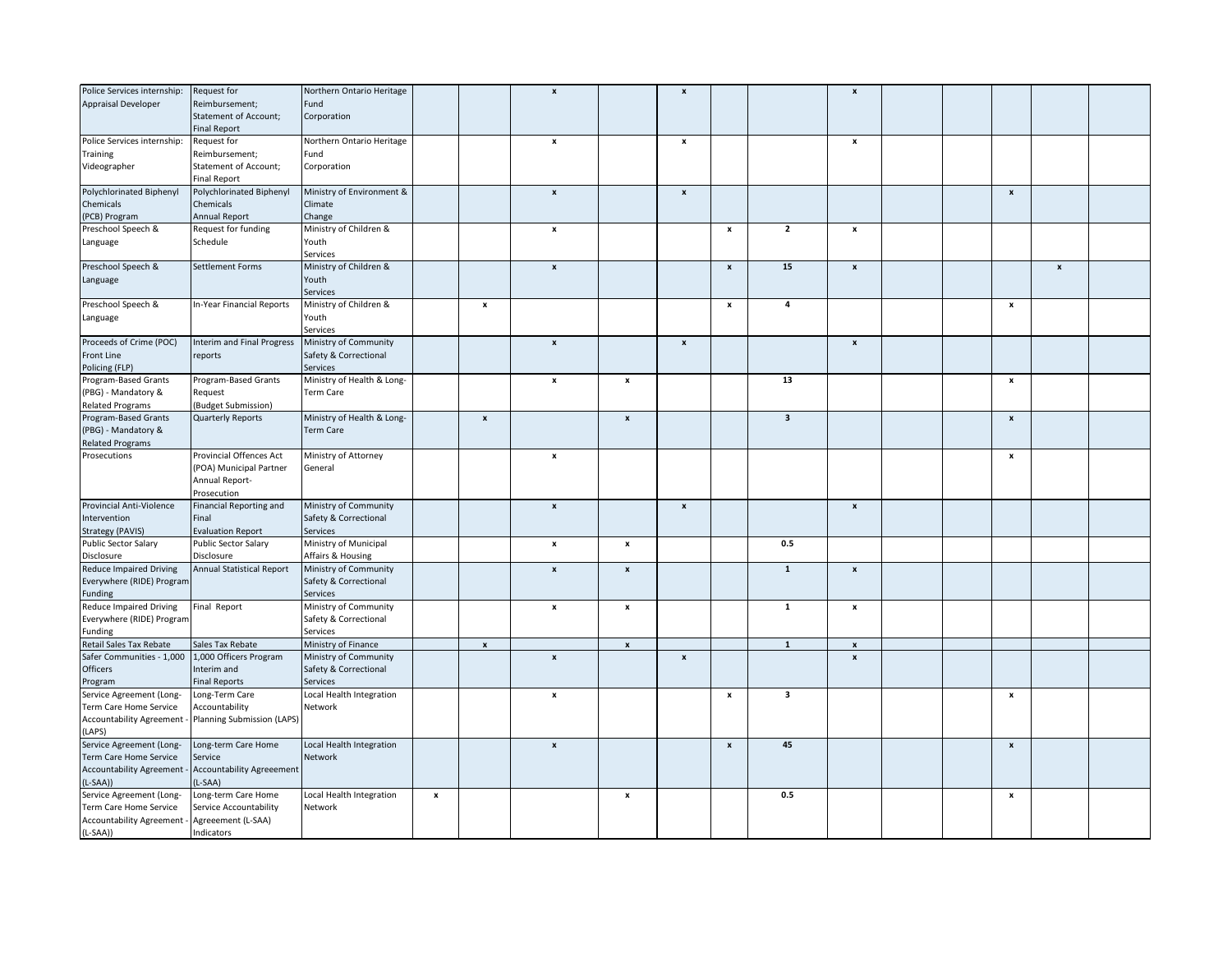| Service Agreement (Long-<br>Term Care Home Service<br>Accountability Agreement -<br>L-SAA)) | Declaration of Compliance Local Health Integration                                                                                                                       | Network                                                    |                    |                    | $\boldsymbol{\mathsf{x}}$                       |                    | $\boldsymbol{\mathsf{x}}$ |                    | 60             |                    |  | $\pmb{\mathsf{x}}$ |                |
|---------------------------------------------------------------------------------------------|--------------------------------------------------------------------------------------------------------------------------------------------------------------------------|------------------------------------------------------------|--------------------|--------------------|-------------------------------------------------|--------------------|---------------------------|--------------------|----------------|--------------------|--|--------------------|----------------|
| Single Use Battery<br>Incentive                                                             | Reimbursement for eligible Ministry of Environment &<br>costs incurred in respect of Climate<br>the proper management of Change<br>selected household<br>hazardous waste |                                                            |                    |                    |                                                 |                    |                           |                    |                |                    |  |                    |                |
| <b>Small Business Enterprise</b><br>Centre<br>(SBEC) Core Funding                           | Audit Report                                                                                                                                                             | Ministry of Research,<br>Innovation & Science              |                    |                    | $\pmb{\mathsf{x}}$<br>$\boldsymbol{\mathsf{x}}$ | $\pmb{\mathsf{x}}$ |                           |                    | $\mathbf 1$    | $\pmb{\mathsf{x}}$ |  |                    |                |
| <b>Small Business Enterprise</b><br>Centre<br>(SBEC) Core Funding                           | Annual Full Financial<br>Report                                                                                                                                          | Ministry of Research,<br>Innovation & Science              |                    |                    | $\pmb{\mathsf{x}}$                              | $\pmb{\mathsf{x}}$ |                           |                    | $\overline{2}$ | $\pmb{\mathsf{x}}$ |  |                    |                |
| <b>Small Business Enterprise</b><br>Centre<br>(SBEC) Core Funding                           | Interim Financial Report                                                                                                                                                 | Ministry of Research,<br>Innovation & Science              |                    |                    | $\boldsymbol{\mathsf{x}}$                       | $\pmb{\mathsf{x}}$ |                           |                    | $\overline{2}$ | $\pmb{\mathsf{x}}$ |  |                    |                |
| <b>Small Business Enterprise</b><br>Centre<br>(SBEC) Core Funding                           | Monthly Enterprise Centre Ministry of Research,<br>Report                                                                                                                | Innovation & Science                                       | $\pmb{\mathsf{x}}$ |                    |                                                 | $\pmb{\mathsf{x}}$ |                           |                    |                | $\pmb{\mathsf{x}}$ |  |                    |                |
| Social Assistance<br>Restructuring<br>Reinvestment Ontario<br>Child Benefit (OCB)           | Social Assistance<br>Restructuring<br><b>Reinvestment Quarterly</b><br>Monitoring and Year-end<br>Reporting                                                              | Ministry of Community &<br>Social services                 |                    | $\pmb{\mathsf{x}}$ | $\pmb{\mathsf{x}}$                              | $\pmb{\mathsf{x}}$ |                           |                    | $\overline{2}$ |                    |  | $\pmb{\mathsf{x}}$ |                |
| Social Housing Renovation<br>and<br>Retrofit Program (SHRRP)                                | Annual report                                                                                                                                                            | Ministry of Municipal<br>Affairs & Housing                 |                    |                    | $\boldsymbol{\mathsf{x}}$                       | $\pmb{\mathsf{x}}$ |                           |                    | $\overline{2}$ |                    |  | $\pmb{\mathsf{x}}$ |                |
| Social Services<br>Homemakers & Nurses                                                      | Application for<br>Reimbursement                                                                                                                                         | Ministry of Health & Long-<br>Term Care                    |                    | $\pmb{\mathsf{x}}$ |                                                 |                    |                           | $\pmb{\mathsf{x}}$ |                | $\pmb{\mathsf{x}}$ |  |                    |                |
| Source Protection                                                                           | <b>Annual Source Protection</b><br>report                                                                                                                                | <b>Conservation Authorities</b>                            |                    |                    | $\boldsymbol{x}$                                |                    |                           | $\pmb{\mathsf{x}}$ |                |                    |  | $\pmb{\mathsf{x}}$ |                |
| Steward Ontario<br>Transportation and<br>Processing Incentive<br>Program                    | Reimbursement for eligible Ministry of Environment &<br>costs incurred in respect of Climate<br>the proper management of Change<br>selected household<br>hazardous waste |                                                            |                    |                    |                                                 |                    |                           |                    |                |                    |  |                    |                |
| <b>Strong Communities Rent</b><br>Supplement                                                | Report and Forecast                                                                                                                                                      | Ministry of Municipal<br>Affairs & Housing                 |                    |                    | $\pmb{\mathsf{x}}$                              | $\pmb{\mathsf{x}}$ |                           |                    | $0.5\,$        |                    |  | $\pmb{\mathsf{x}}$ |                |
| Investment in Affordable<br>Housing                                                         | Service Manager Annual<br><b>Information Return</b><br>(SMAIR)                                                                                                           | Ministry of Municipal<br>Affairs & Housing                 |                    |                    | $\pmb{\mathsf{x}}$                              | $\pmb{\times}$     |                           | $\pmb{\mathsf{x}}$ | 5 Days         | $\pmb{\mathsf{x}}$ |  | $\pmb{\mathsf{x}}$ | $\pmb{\times}$ |
| The Joint Emergency<br>Preparedness<br>Program (JEPP)                                       | Claim for Joint Emergency<br>Preparedness Program<br>funding                                                                                                             | Ministry of Community<br>Safety & Correctional<br>Services |                    |                    | $\boldsymbol{x}$<br>$\pmb{\mathsf{x}}$          |                    | $\boldsymbol{\mathsf{x}}$ |                    | $\overline{7}$ | $\pmb{\mathsf{x}}$ |  | $\pmb{\mathsf{x}}$ | $\pmb{\times}$ |
| <b>Tires Funding</b>                                                                        | <b>Tires Datacall</b>                                                                                                                                                    | <b>Waste Diversion Ontario</b>                             |                    |                    | $\pmb{\mathsf{x}}$                              |                    |                           | $\boldsymbol{x}$   | 20             | $\pmb{\mathsf{x}}$ |  | $\mathbf{x}$       |                |
| <b>Transitional Housing</b><br>Support<br>Programme                                         | <b>Transitional Housing</b><br>Support Programme<br>Housing Referral<br>Agreements                                                                                       | Ministry of Community &<br>Social<br>Services              |                    |                    | $\pmb{\mathsf{x}}$                              | $\pmb{\mathsf{x}}$ |                           |                    | 3              |                    |  | $\pmb{\mathsf{x}}$ |                |
| <b>Vector Borne Disease</b>                                                                 | In-Year Financial Reports                                                                                                                                                | Ministry of Health & Long-<br>Term Care                    |                    | $\pmb{\mathsf{x}}$ |                                                 |                    |                           | $\pmb{\mathsf{x}}$ |                |                    |  | $\pmb{\mathsf{x}}$ |                |